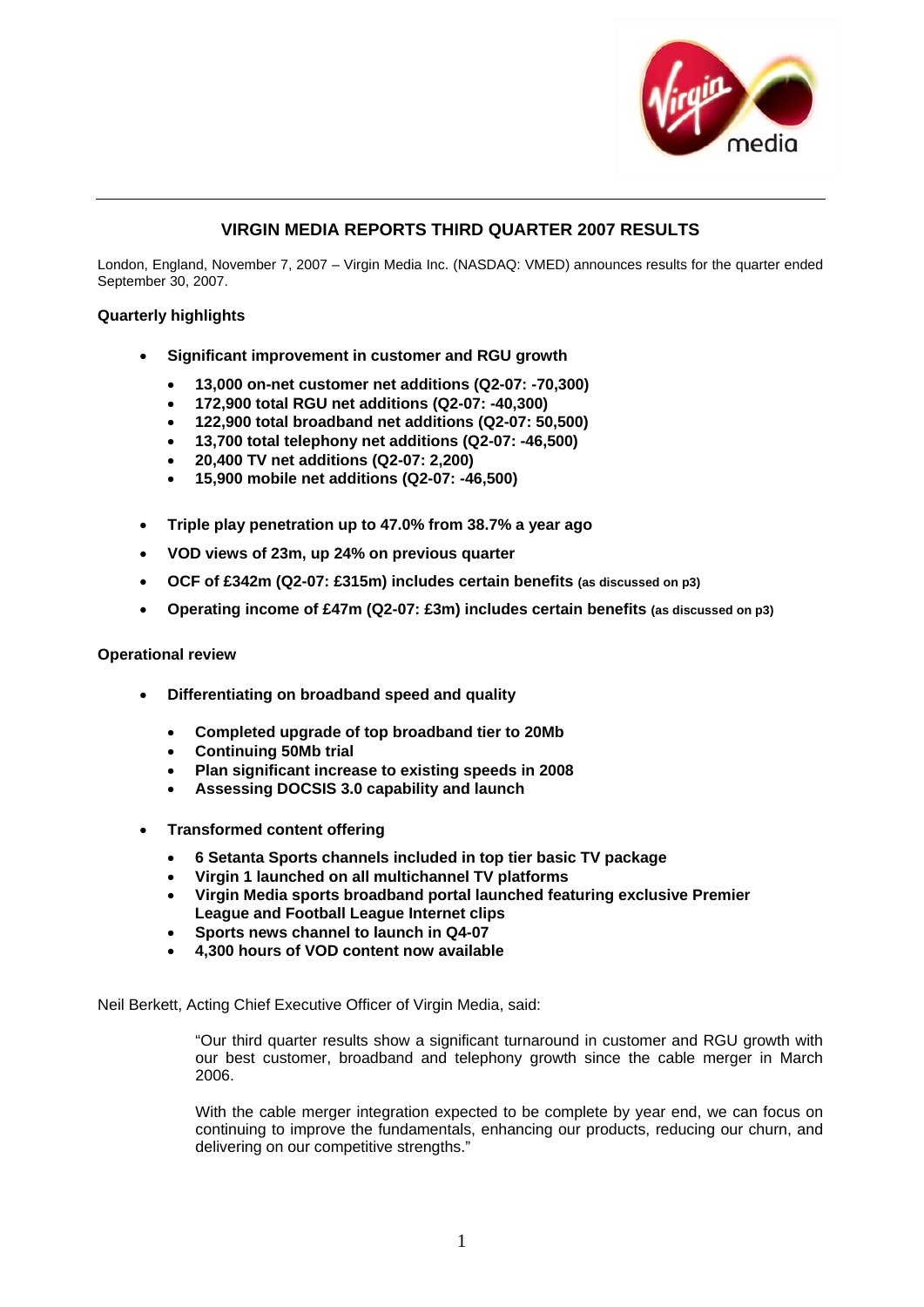# **Contacts**

#### **Investor Relations:**

| Richard Williams: | +44 (0) 20 7299 5479 / richard.williams@virginmedia.co.uk |
|-------------------|-----------------------------------------------------------|
| Paul Rushton:     | +44 (0) 20 7299 5353 / paul.rushton@virginmediatv.co.uk   |

#### **Media:**

| M: Communications |                      |
|-------------------|----------------------|
| Georgina Briscoe: | +44 (0) 20 7153 1530 |
| Nick Fox:         | +44 (0) 20 7153 1530 |

## **Conference call details**

There will be a conference call for analysts and investors today at 0930 EST/ 1430 UK time. Analysts and investors can dial in to the presentation by calling +1 866 510 0676 in the United States or + 44 (0) 20 7365 8426 for international access, passcode "Virgin Media Inc." for all participants.

The presentation can also be accessed live via webcast on the Company's website, [www.virginmedia.com/investors](http://www.ntl.com/investors).

The teleconference replay will be available for one week beginning approximately two hours after the end of the call until Wednesday, November 14, 2007. The dial-in replay number for the US is: +1 888 286 8010 and the international dial-in replay number is: +44 (0) 20 7365 8427, passcode: 43262307.

#### **Note to the financial and operational results for the three months ended September 30, 2007**

OCF is operating income before depreciation, amortization and other charges and is a non-GAAP financial measure. Please see Appendix E for a reconciliation of non-GAAP financial measures to their nearest GAAP equivalents.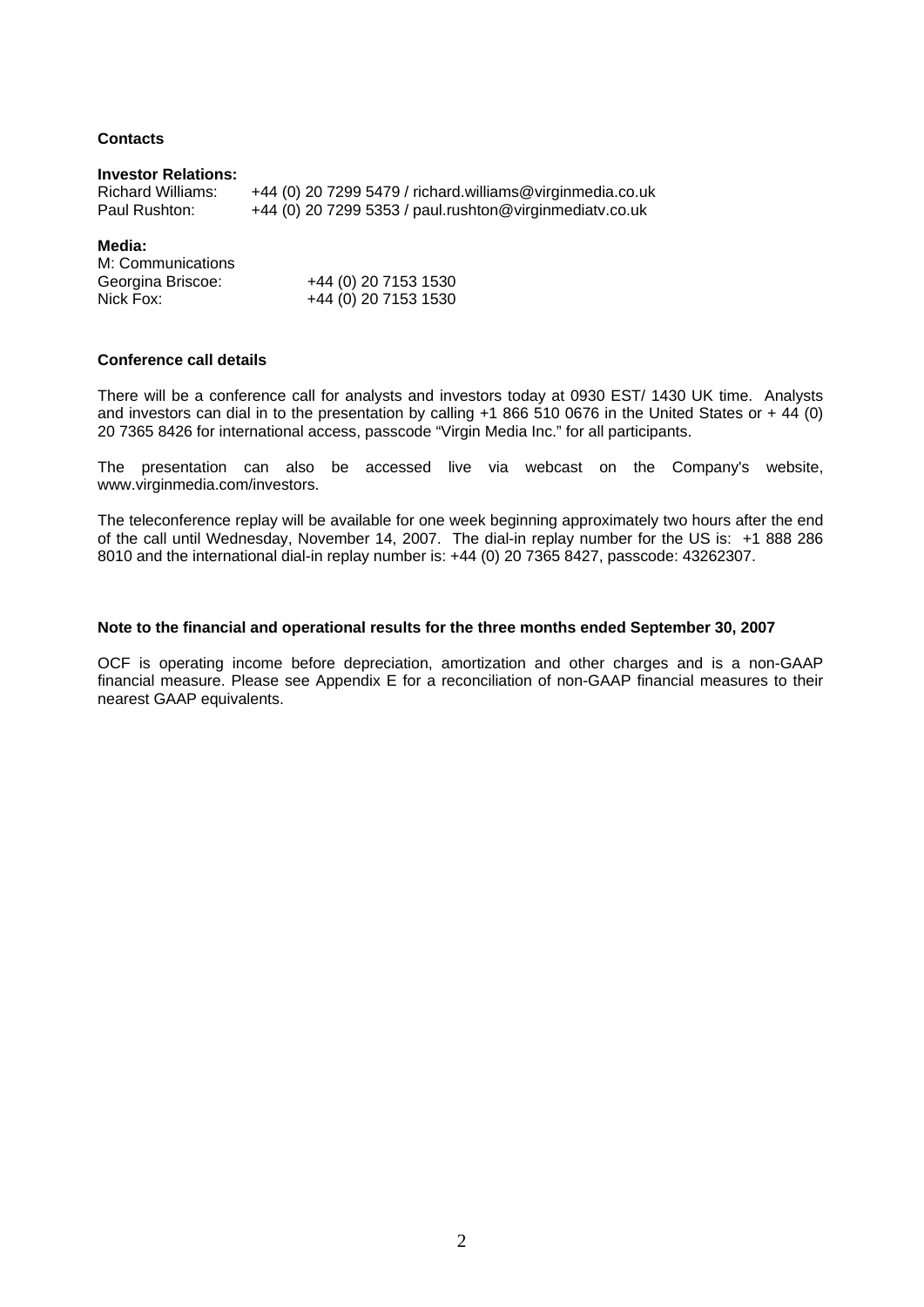#### **SUMMARY FINANCIAL RESULTS (unaudited)**

|                                | Q3 2007 | Q2 2007 | ν<br>Q3 2006         |
|--------------------------------|---------|---------|----------------------|
|                                | £m      | £m      | £m                   |
| Revenue                        |         |         |                      |
| Cable                          |         |         |                      |
| Consumer                       | 607.7   | 619.3   | 642.8                |
| <b>Business</b>                | 160.0   | 155.8   | 162.3                |
|                                | 767.7   | 775.1   | 805.1                |
| Mobile                         | 158.7   | 146.3   | 140.4                |
| Content                        | 79.8    | 73.6    | 79.4                 |
| <b>Total Revenue</b>           | 1,006.2 | 995.0   | $1,024.\overline{9}$ |
| <b>OCF</b>                     | 341.5   | 315.3   | 317.8                |
| <b>Operating income/(loss)</b> | 46.7    | 3.0     | (9.6)                |

#### **Note**

As compared to our second quarter, our OCF and Operating income for this quarter benefited from a number of items, including lower incentive-based compensation expense consisting of £8.5 million relating to a revision to our expected company incentive scheme payments and £7.3 million relating to stock-based compensation expense; a reduction in Consumer bad debt expense of £7.5 million due to operational improvements in our billing and collections resulting from the integration of our systems and processes; and gains of £4.7 million resulting from the settlement of long standing contractual issues. In addition to the above items, Operating income also benefited from a £17.1 million reduction in our lease exit provisions due primarily to the successful sublease of one of our larger vacant properties.

| <b>GROUP OPERATIONS STATISTICS ('000s)</b> | Q3 2007  | Q2 2007  | Q3 2006  |
|--------------------------------------------|----------|----------|----------|
| <b>Group RGUs</b>                          |          |          |          |
| On-net TV                                  | 3,417.0  | 3,396.6  | 3,315.4  |
| <b>On-net Digital TV</b>                   | 3,167.0  | 3, 125.3 | 2,922.0  |
| <b>Broadband</b>                           |          |          |          |
| On-net                                     | 3,307.7  | 3,191.9  | 2,980.4  |
| Off-net                                    | 282.3    | 275.2    | 242.8    |
|                                            | 3,590.0  | 3,467.1  | 3,223.2  |
| Mobile                                     |          |          |          |
| Prepay                                     | 4,102.1  | 4,115.9  | 4,390.9  |
| Contract                                   | 328.8    | 299.1    | 120.8    |
|                                            | 4,430.9  | 4,415.0  | 4,511.7  |
| Telephone                                  |          |          |          |
| On-net                                     | 3,992.5  | 3,993.8  | 4,178.3  |
| Off-net                                    | 90.5     | 75.5     | 43.4     |
|                                            | 4,083.0  | 4,069.3  | 4,221.7  |
| <b>Total RGUs</b>                          | 15,520.9 | 15,348.0 | 15,272.0 |
| <b>Net RGU adds</b>                        |          |          |          |
| On-net TV                                  | 20.4     | 2.2      | 22.2     |
| On-net Digital TV                          | 41.7     | 40.0     | 85.8     |
| Broadband                                  |          |          |          |
| On-net                                     | 115.8    | 45.8     | 78.1     |
| Off-net                                    | 7.1      | 4.7      | 7.8      |
|                                            | 122.9    | 50.5     | 85.9     |
| Mobile                                     |          |          |          |
| Prepay                                     | (13.8)   | (99.3)   | 98.1     |
| Contract                                   | 29.7     | 52.8     | 24.6     |
|                                            | 15.9     | (46.5)   | 122.7    |
| Telephone                                  |          |          |          |
| On-net                                     | (1.3)    | (56.9)   | (54.6)   |
| Off-net                                    | 15.0     | 10.4     | (4.3)    |
|                                            | 13.7     | (46.5)   | (58.9)   |

**Note**

Data cleanse activity in Q2-07 resulted in an increase of 4,200 RGUs, comprised of an increase of approximately 4,400 Television and 100 Telephone RGUs and a decrease of approximately 300 Broadband RGUs. Net RGU adds above and in this announcement exclude the data cleanse increases/decrease.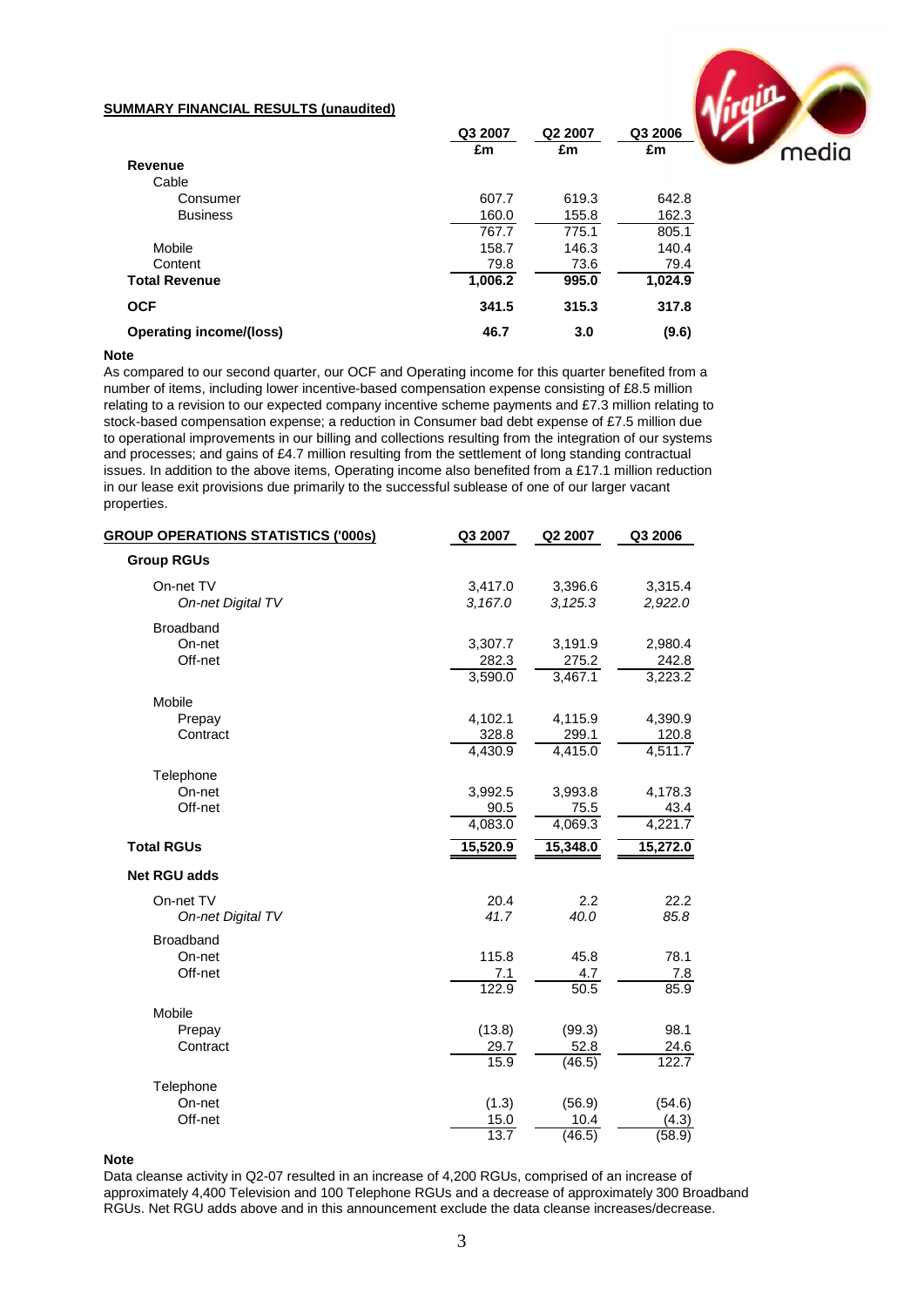# **RESULTS FOR THE THREE MONTHS ENDED SEPTEMBER 30, 2007**

### **TOTAL REVENUE**

Total revenue in the third quarter was £1,006.2 million (Q2 2007: £995.0m). The increase was due to growth in Mobile and Content revenue offset by a decline in Cable revenue, as discussed below.

#### **CABLE SEGMENT REVENUE**

#### **Consumer**

Consumer revenue in the third quarter was £607.7 million (Q2 2007: £619.3m). The on-net customer base was 4.8 million at September 30, 2007, with net additions of 13,000 in the quarter. This represents a return to positive customer growth and is the best net additions performance since the cable merger in March 2006. The revenue decline primarily reflected a decrease in ARPU, being partially offset by customer growth.

RGU per customer grew to 2.26 from 2.23 in the quarter and triple play penetration increased to 47.0% from 45.2% in the quarter reflecting our drive to encourage bundling.

ARPU fell from £42.16 to £41.55 in the quarter, due primarily to strong price competition as we continued to offer compelling acquisition price points and offered discounts to existing customers. This was partially offset by growth in RGU per customer.

Gross customer additions in the third quarter were 256,500, up by 34% from 191,900 in the second quarter and up by 12% from 229,200 in the same quarter last year as a result of our quality products, compelling price points and improved sales efficiency.

Churn in the third quarter was 1.7%, down from 1.8% in both the previous quarter and the same quarter last year.

We continue to enhance our consumer propositions to exploit our unique quad-play capability, our advanced network and to differentiate our content offering.

We have completed our 20Mb broadband upgrade and have moved to the next stage of our 50Mb trial. We intend to increase broadband speeds in 2008 to significantly differentiate our offering from DSL. To that end, we are currently reviewing the implementation of DOCSIS 3.0 broadband standards.

We have significantly improved our content offering with the inclusion of six Setanta Sports channels for no additional charge in our basic XL package. Setanta has the rights to broadcast 46 Premier League football matches per season, 60 Scottish Premier League matches plus 25 FA Cup games per season from the 2008/9 season, along with other football, golf, rugby, racing, and motor sport events.

We are launching a new sports news channel, in partnership with Setanta later this month, which will be included in all of our TV packages.

Our sports offerings are also being complemented by our Virgin Media broadband portal, which has exclusive rights to offer near-live clips of all Premier League and Football League matches over the internet.

We continue to build our Video On Demand ("VOD") offering which is available to all of our 3.2 million digital TV subscribers. 45% of our customers are now using our VOD service on a monthly basis compared to 36% at the start of the year. Average views per user per month in the third quarter were 17 compared to 10 at the start of the year. Total monthly views were 23 million on average in the quarter, up 23% on the previous quarter.

Unlike other providers, our range of VOD content is extensive including over 500 movies, highlights from the previous week's primetime schedule, over 1,000 hours of top TV series and over 1,000 music videos and concerts available every day. We have VOD content available from HBO, Buena Vista, Warner, BBC, Channel 4 and Alliance Atlantis, as well as Virgin Media Television ("VMtv"). Further major content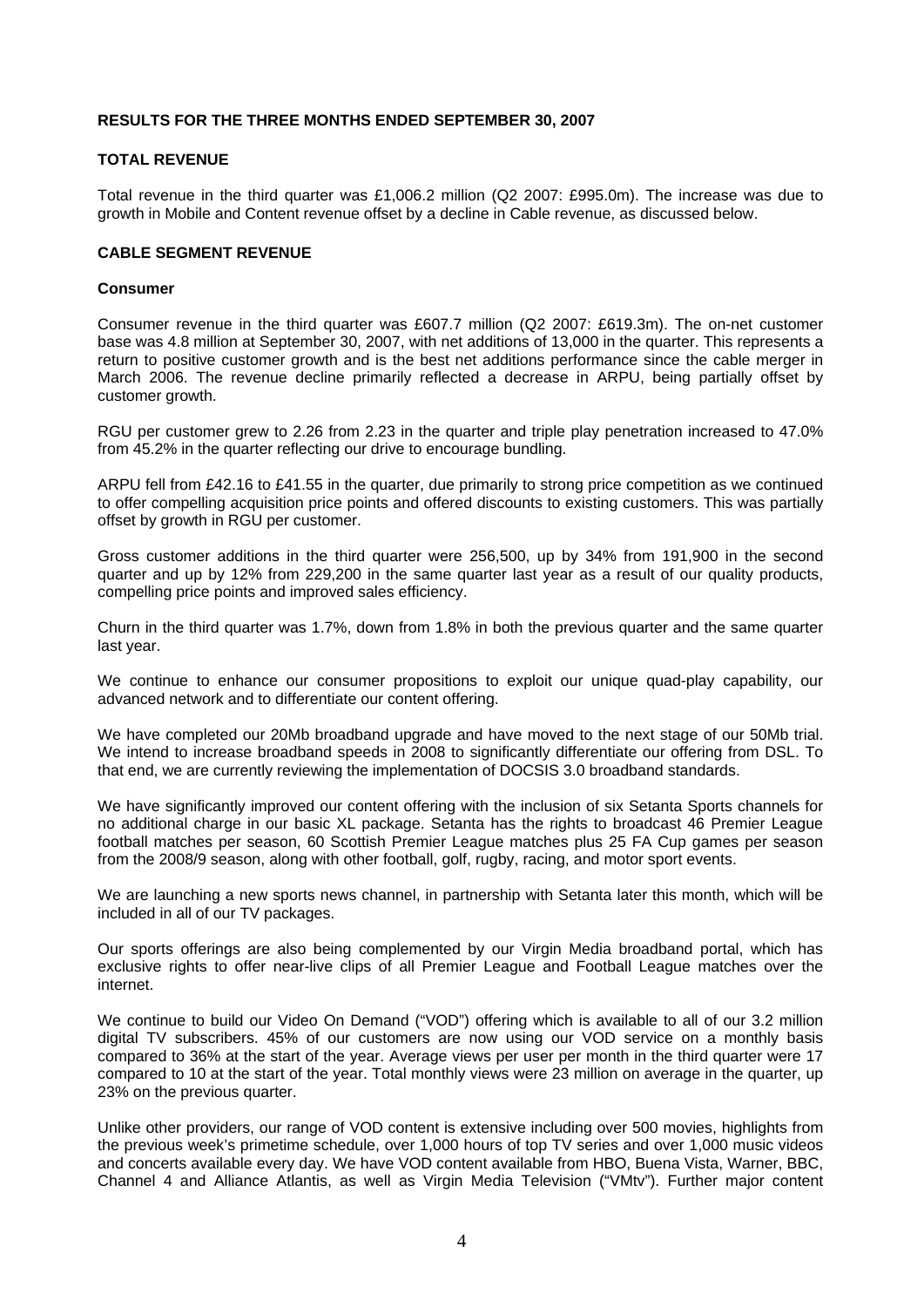additions are expected as we strengthen our line up and add even more choice for our customers. We are working with the BBC on the launch of their iPlayer application, which will give VOD access to hundreds of hours of BBC content. We expect Virgin Media to be the first TV platform to launch this service, which will be heavily marketed by the BBC.

On October 1, 2007, we launched Virgin 1 on our own cable platform as well as satellite and Freeview. Our strategy is to maximise advertising revenues from the nine million home Freeview platform and to cross-promote Virgin Media's unique VOD content and functionality, as well as other products and services. This will see VMtv accelerate its transformation from a linear pay-TV operator to a provider of a mix of free, pay and on-demand content that adds value to Virgin Media through cross promotion and exclusive content to differentiate us from our competitors.

# *Broadband*

On-net broadband net additions in the quarter were 115,800, up strongly from 45,800 in the previous quarter.

Virgin Media now has 3.3 million cable broadband subscribers, which, together with 0.3 million off-net broadband subscribers, makes us the largest residential broadband provider in the UK.

#### *Television*

Total TV net additions were 20,400 in the quarter, up from 2,200 in the previous quarter. Digital TV net additions were 41,700, following net additions of 40,000 in the previous quarter.

We grew our V+ DVR subscriber base by 14% in the quarter, with net additions of 23,000. At the quarter end we had 190,200 V+ subscribers, representing 6% penetration of our digital television base.

#### *Telephony*

On-net telephony net subscriber losses in the quarter were just 1,300, a significant improvement compared with 56,900 net losses in the second quarter.

Recent improvements are due to a refocus in the way we market and sell our bundles, to ensure that telephony is emphasized at the point of sale. We have also reduced telephony churn.

We continued our strategy of increasing the number of subscribers on flat rate packages to grow subscribers and reduce the impact of declining fixed line telephony usage. We are continuing to rebalance our pricing by reducing prices of our two main fixed rate packages and increasing some variable call rates.

### *Off-net*

Consumer off-net revenue, which is included in total consumer revenue, was £17.3 million (Q2 2007: £16.2m). At the quarter end, we had 282,300 off-net broadband subscribers, with growth of 7,100 in the quarter. We also added 15,000 off-net telephony subscribers during the quarter and now have a base of 90,500.

#### **Business**

Business revenue was £160.0 million, up £4.2 million compared to the previous quarter primarily due to growth in data revenue. The majority of this increase was due to greater LAN solutions data revenue from our infrastructure contract at the UK's largest airport together with continued growth from our other retail Ethernet and IPVPN data products.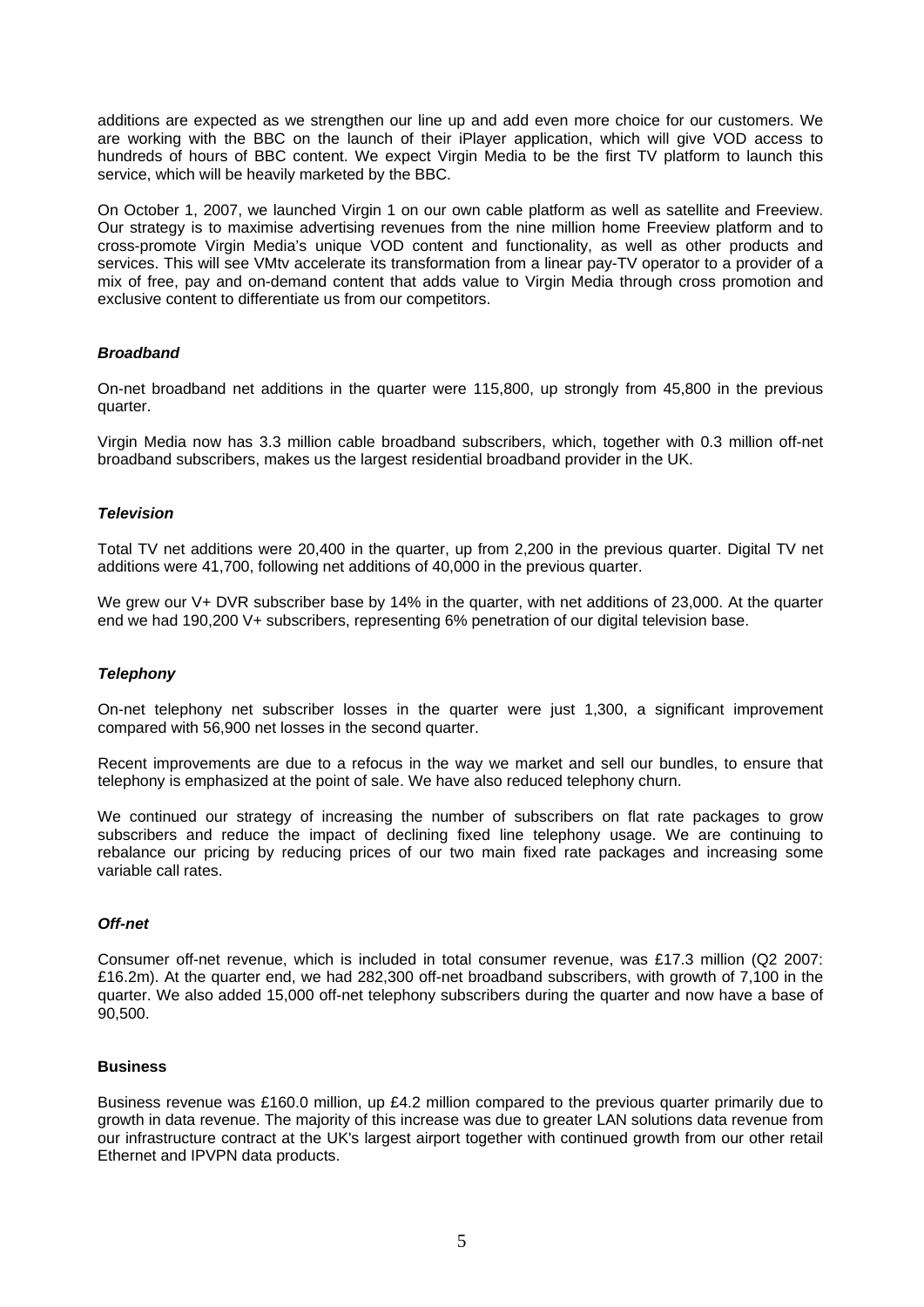Our wholesale revenues were flat versus the prior quarter following completion of the expected contractual declines highlighted in the first two quarters of 2007.

Across both our retail and wholesale sales channels, total data revenues were £99.0 million representing 62% of total Business division revenue and up from £94.9 million and 61% in the prior quarter.

# **CABLE SEGMENT OCF**

Cable segment OCF in the quarter was £303.5 million, up £21.0 million compared to the previous quarter. As compared to the second quarter, Cable OCF benefited from a number of items, including a reduction in Consumer bad debt expense of  $£7.5$  million due to operational improvements in our billing and collections resulting from the integration of our systems and processes, lower incentive-based compensation expense relating to a revision to our expected company incentive scheme payments and £7.3 million relating to stock-based compensation expense, primarily due to stock and option forfeitures. We do not expect the same benefits to recur in the fourth quarter.

# **MOBILE SEGMENT**

#### **Mobile Revenue**

Mobile revenue in the quarter was £158.7 million (Q2 2007: £146.3m), comprising £147.3 million service revenue (Q2 2007: £142.3m) and £11.4 million equipment revenue (Q2 2007: £4.0m). The service revenue improvement was primarily due to subscriber growth, an improved contract mix and an increase in mobile monthly ARPU. Equipment revenue growth was due to growth in customer connections.

We continued to grow the number of higher ARPU contract customers, with net additions of 29,700 in the quarter compared to 52,800 in the previous quarter. Contract sales are largely driven by our cross-sell to Virgin Media cable customers. Net additions fell compared to the previous quarter due to a short-term tariff change. The original tariff has since been reintroduced and sales have improved. The number of prepay customers fell by 13,800 during the quarter compared to a second quarter loss of 99,300. This significant improvement was achieved by our decision to re-engage in a more favorable prepay market. We will continue to exercise economic discipline and responsible investment in respect of the prepay market.

Overall mobile ARPU increased to £11.11 in the third quarter (Q2 2007: £10.70) driven by the improved contract mix and higher prepay ARPU.

#### **Mobile OCF**

Mobile OCF was £31.5 million in the quarter, down from £32.7 million in the previous quarter. The increase in revenue was offset by an increase in subscriber acquisition costs associated with higher new customer additions. As compared to the second quarter, Mobile OCF benefited from lower incentivebased compensation expense relating to a revision to our expected company incentive scheme payments. We do not expect the same benefit to recur in the fourth quarter.

We also expect Mobile OCF to be considerably lower in the fourth quarter due to seasonally higher customer connections driving increased acquisition costs.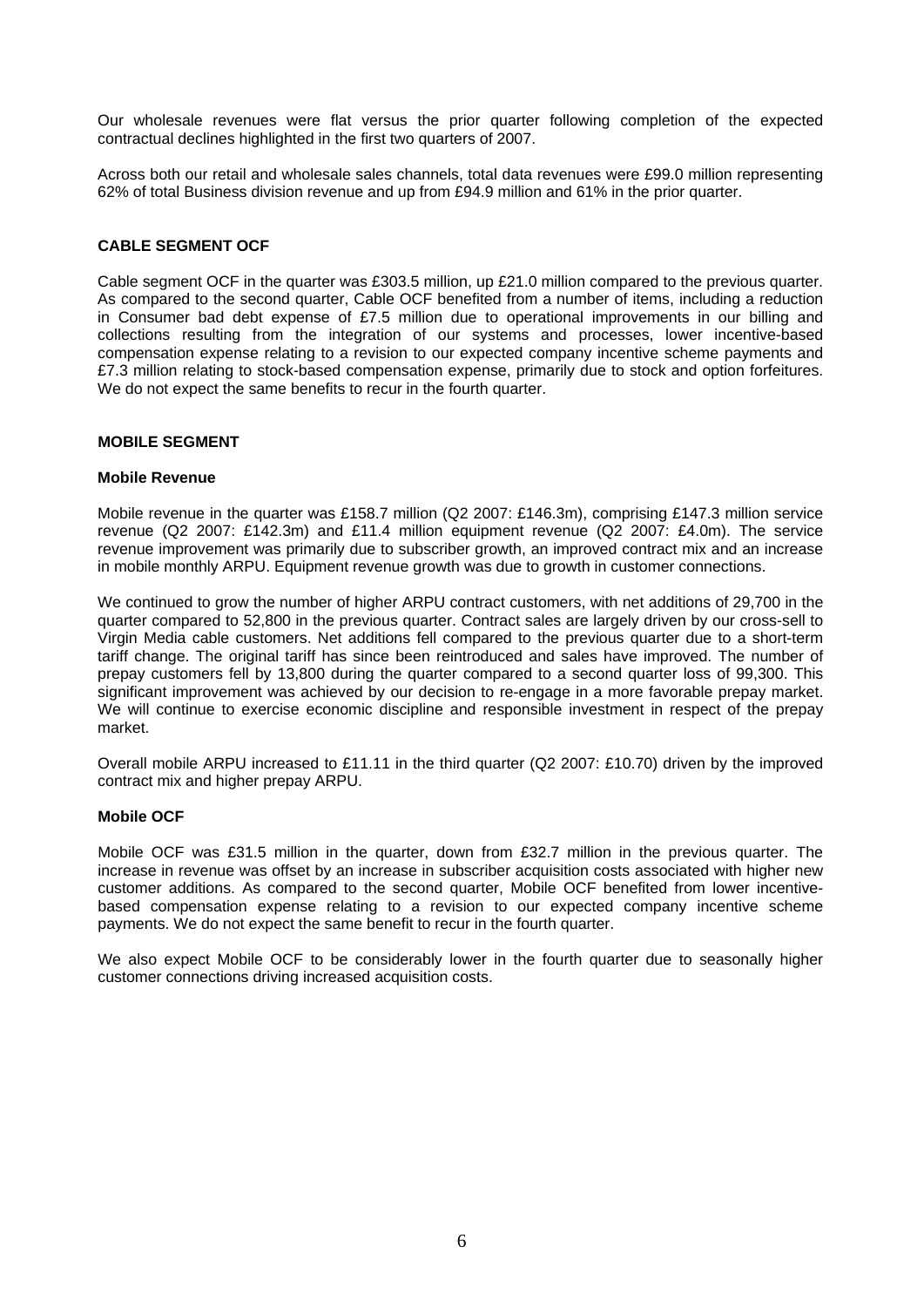# **CONTENT SEGMENT**

## **Content Revenue**

The Content segment consists of VMtv and Sit-up.

Total Content segment revenue, after inter segment elimination, was £79.8 million (Q2 2007: £73.6m), comprising £27.0 million (Q2 2007: £25.9m) from VMtv and £52.8 million (Q2 2007: £47.7m) from Sit-up. VMtv sells programming to the Virgin Media cable segment. As a result, for consolidation purposes, £6.2 million of inter segment revenue has been eliminated.

VMtv revenue of £27.0 million, after inter segment elimination, was up £1.1 million from the previous quarter due to increased subscription and advertising revenue.

VMtv's channels grew the number of commercial impacts for the year-to-date to 22.3 billion, an increase of 19% compared to the same period last year, reflecting the strong performance of its channels.

On October 1, 2007, VMtv launched Virgin 1 on cable, satellite and Freeview. Our strategy is to maximise advertising revenues from the Freeview platform and to cross-promote Virgin Media's unique VOD content and functionality, as well as other products and services.

Sit-up revenue was £52.8 million, up 11% on the same quarter last year due to an increase in the average selling price of goods sold. We expect Sit-up revenue to be seasonally higher in the fourth quarter.

# **Content OCF**

Content segment OCF in the quarter was £6.5 million, up £6.4 million from the prior quarter primarily due to gains of £4.7 million as a result of the settlement of long standing contractual issues along with benefits from lower incentive-based compensation expense resulting from a revision to our expected company incentive scheme payments as compared to the second quarter. We do not expect the same benefits to recur in the fourth quarter.

#### **UKTV Joint Venture**

Virgin Media owns 50% of the companies that comprise UKTV, a group of joint ventures formed with BBC Worldwide. UKTV produces a portfolio of multi-channel television channels based on the BBC's program library and other acquired programming and which are carried on Virgin Media's cable platform and also satellite. Some channels are also available on Freeview. UKTV is the second largest pay-TV operator in the UK by viewing share.

Virgin Media accounts for its interest in UKTV under the equity method and recognized a share of net income of £5.9 million in the third quarter and £18.4 million for the first nine months of the year. UKTV's financial results are therefore not consolidated in Virgin Media's revenue, operating income or OCF.

UKTV is funded by a loan from Virgin Media, which was £148.3 million at September 30, 2007. This loan effectively acts as a revolving facility for UKTV. Virgin Media receives cash payments from UKTV in the form of loan capital payments of £14.5 million for the first nine months of the year. Virgin Media also receives dividends, interest payments and payments for consortium tax relief from UKTV.

Virgin Media's investment in UKTV is carried on the balance sheet at £371.2 million, which includes the outstanding £148.3 million loan.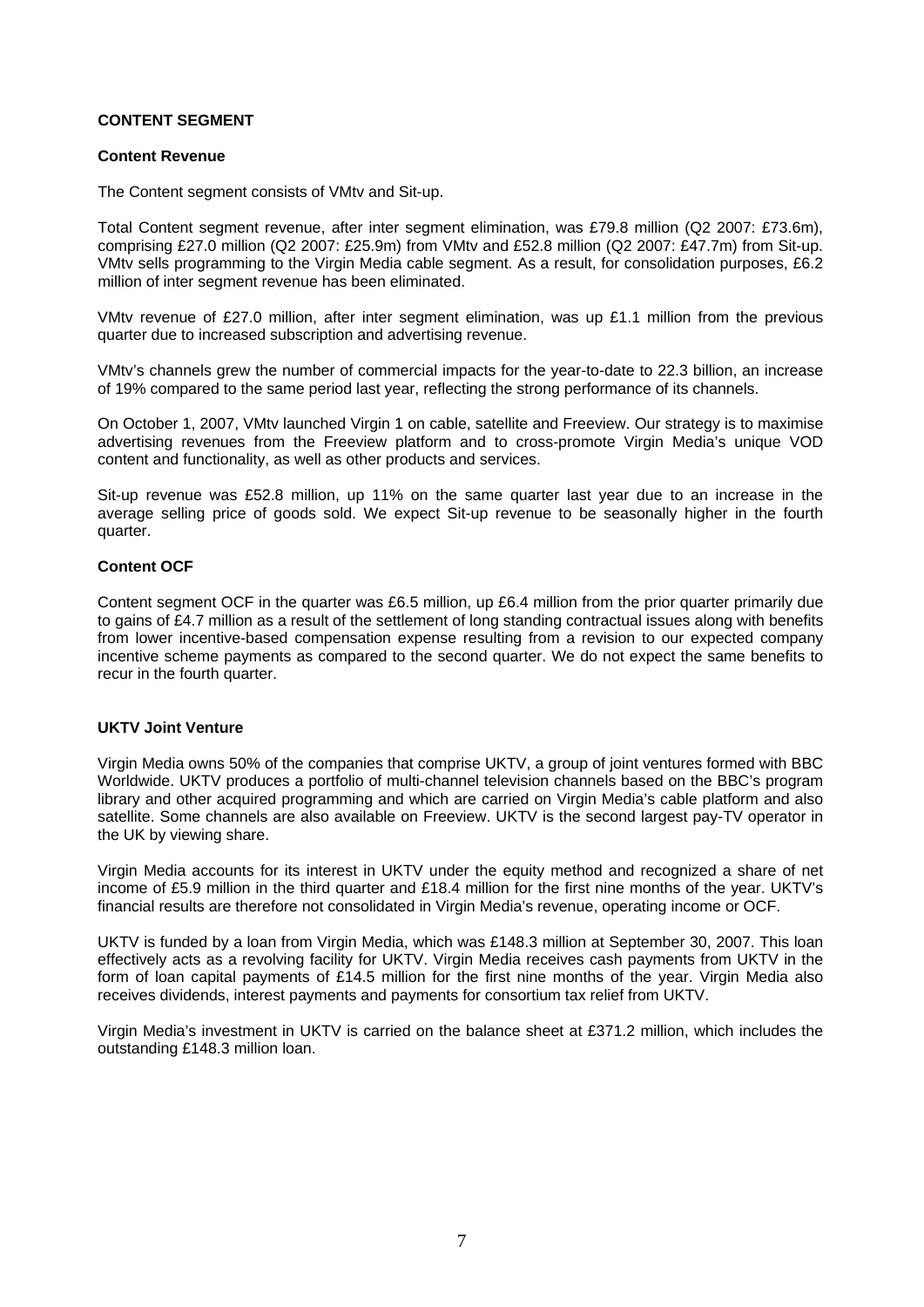# **OPERATING INCOME BEFORE DEPRECIATION, AMORTIZATION AND OTHER CHARGES (OCF)**

OCF was £341.5 million in the third quarter (Q2 2007: £315.3m). Growth was due to the increase in Cable and Content OCF being partially offset by the small decrease in Mobile OCF as discussed above.

As compared to our second quarter, our OCF for this quarter benefited from a number of items, including lower incentive-based compensation expense consisting of £8.5 million relating to a revision to our expected company incentive scheme payments and £7.3 million relating to stock-based compensation expense; a reduction in Consumer bad debt expense of £7.5 million due to operational improvements in our billing and collections resulting from the integration of our systems and processes; and gains of £4.7 million resulting from the settlement of long standing contractual issues.

We do not expect the same benefits to recur in the fourth quarter. Consequently, we expect OCF in the fourth quarter to be significantly below the third quarter amount.

OCF is a non-GAAP financial measure. See Appendix E for reconciliations of non-GAAP financial measures to their nearest GAAP equivalents.

#### **Operating Income/Loss and Net Loss**

Operating income was £46.7 million (Q2 2007: £3.0m) with the increase mainly due to the increase in OCF as discussed above and lower other charges (which relate primarily to costs in connection with our restructuring programs initiated in respect of the merger with Telewest.) Other (income) charges in the quarter included a credit of £17.1 million relating to a reduction in property provisions due primarily to the successful sublease of one of our larger vacant properties.

Operating income of £46.7 million compared to a loss of £9.6 million in the third quarter of 2006 with the increase due mainly to the benefits and lower other charges discussed above.

Net loss was £61.0 million (Q2 2007: £119.0m) and compares with a net loss of £96.1 million in the third quarter of 2006. The decrease in net loss compared to the previous quarter was mainly due to growth in operating income. Net loss fell compared to the same quarter last year mainly due to improved operating income, partially offset by increased interest expense.

#### **CAPITAL EXPENDITURE**

Fixed asset additions (accrual basis) during the quarter were £128.2 million, down £28.0 million from the previous quarter.

Compared to the third quarter of 2006, fixed asset additions (accrual basis) were down £19.1 million.

The total purchase of fixed assets and intangible assets was £137.8 million in the quarter, compared to £133.6 million in the previous quarter and £133.6 million in the same quarter last year.

Fixed asset additions (accrual basis) is a non-GAAP financial measure. See Appendix E for reconciliations of non-GAAP financial measures to their nearest GAAP equivalents.

### **DEBT**

As of September 30, 2007, long term debt (net of current portion) was £6,071 million. This consisted of £4,977 million outstanding under our Senior Credit Facility, £1,010 million of Senior Notes, and £84 million of capital leases and other indebtedness. Cash and cash equivalents were £364 million.

Cash interest paid (exclusive of amounts capitalized) was £85.8 million in the quarter and £440.1 million for the last twelve months.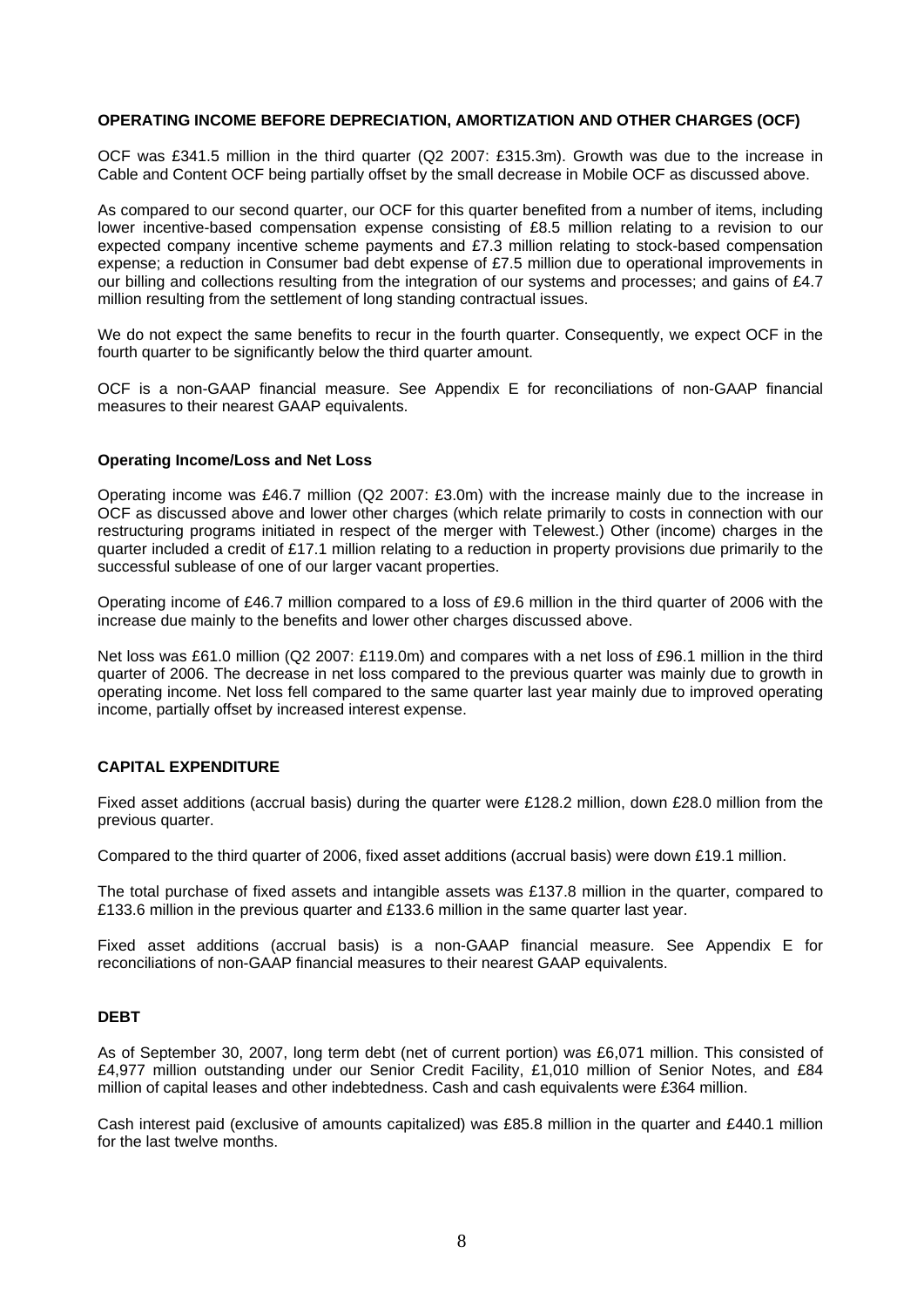# **"Safe Harbor" Statement under the Private Securities Litigation Reform Act of 1995:**

Various statements contained in this document constitute "forward-looking statements" as that term is defined under the Private Securities Litigation Reform Act of 1995. Words like "believe," "anticipate," "should," "intend," "plan," "will," "expects," "estimates," "projects," "positioned," "strategy," and similar expressions identify these forward-looking statements, which involve known and unknown risks, uncertainties and other factors that may cause our actual results, performance or achievements or industry results to be materially different from those contemplated, projected, forecasted, estimated or budgeted, whether expressed or implied, by these forward-looking statements. These factors, among others, include: (1) the ability to compete with a range of other communications and content providers; (2) the ability to manage customer churn; (3) the effect of technological changes on our businesses; (4) the continued right to use the Virgin name and logo; (5) the ability to maintain and upgrade our networks in a cost-effective and timely manner; (6) possible losses in revenues due to systems failures; (7) the ability to provide attractive programming at a reasonable cost; (8) the reliance on single-source suppliers for some equipment, software and services and third party distributors of our mobile services; (9) the functionality or market acceptance of new products that we may introduce; (10) the ability to obtain and retain expected synergies from the merger of our legacy NTL and Telewest businesses and the acquisition of Virgin Mobile; (11) rates of success in executing, managing and integrating key acquisitions, including the merger with Telewest and the acquisition of Virgin Mobile; (12) the ability to achieve business plans for the combined company; (13) the ability to fund debt service obligations through operating cash flow; (14) the ability to obtain additional financing in the future and react to competitive and technological changes; (15) the ability to comply with restrictive covenants in our indebtedness agreements; and (16) the extent to which our future earnings will be sufficient to cover our fixed charges.

These and other factors are discussed in more detail under "Risk Factors" and elsewhere in Virgin Media's Form 10-K filed with the SEC on March 1, 2007. We assume no obligation to update our forwardlooking statements to reflect actual results, changes in assumptions or changes in factors affecting these statements.

#### **Virgin Mobile Acquisition**

On July 4, 2006, we completed the acquisition of Virgin Mobile Holdings (UK) plc, or Virgin Mobile. Virgin Mobile is the largest mobile virtual network operator in the United Kingdom. We have entered into a longterm trademark license agreement with Virgin Enterprises Limited pursuant to which we have changed the name of our parent company, and re-branded our existing consumer and part of our content businesses with the Virgin brand.

# **Non-GAAP Financial Measures**

We use non-GAAP financial measures with a view to providing investors with a better understanding of the operating results and underlying trends to measure past and future performance and liquidity.

We evaluate operating performance based on several non-GAAP financial measures, including (i) operating income before depreciation, amortization and other charges (OCF), and (ii) fixed asset additions (accrual basis), as we believe these are important measures of the operational strength of our business and our liquidity. Since these measures are not calculated in accordance with GAAP, they should not be considered as substitutes for operating income (loss) and purchase of fixed assets and purchase of intangible assets, respectively.

Please see Appendix E for a discussion of our use of non-GAAP financial measures and reconciliations to their nearest GAAP equivalents.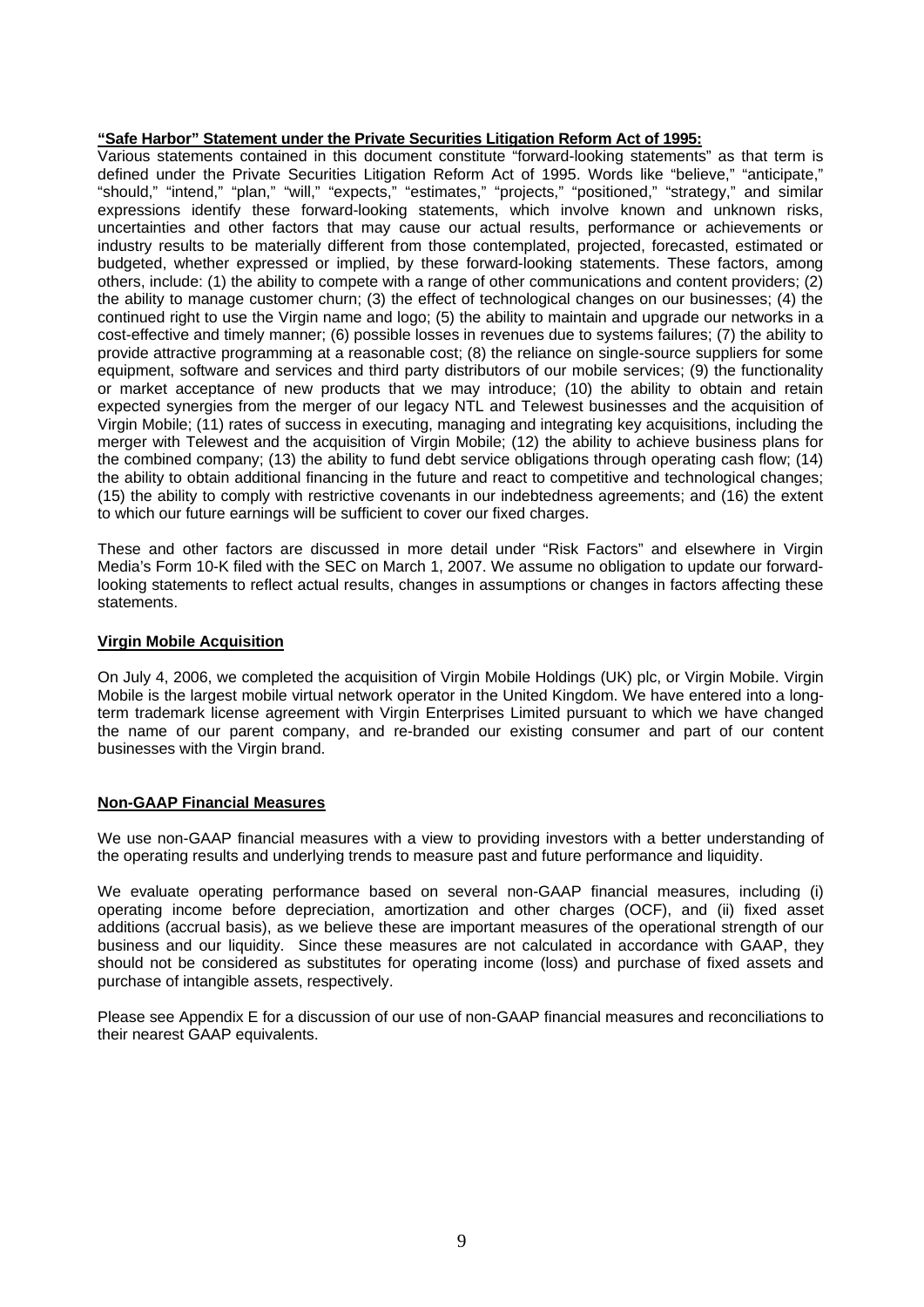# **Appendices:**

- A) Financial Statements
	- Condensed Consolidated Statements of Operations
	- Condensed Consolidated Balance Sheets
	- Condensed Consolidated Statements of Cash Flows
	- Quarterly Condensed Consolidated Statements of Operations
	- Additional Cash Flow Information
- B) Group Residential Operations Statistics
- C) Segmental Analysis
- D) Fixed Asset Additions (Accrual Basis)
- E) Use of Non-GAAP Financial Measures and Reconciliations to GAAP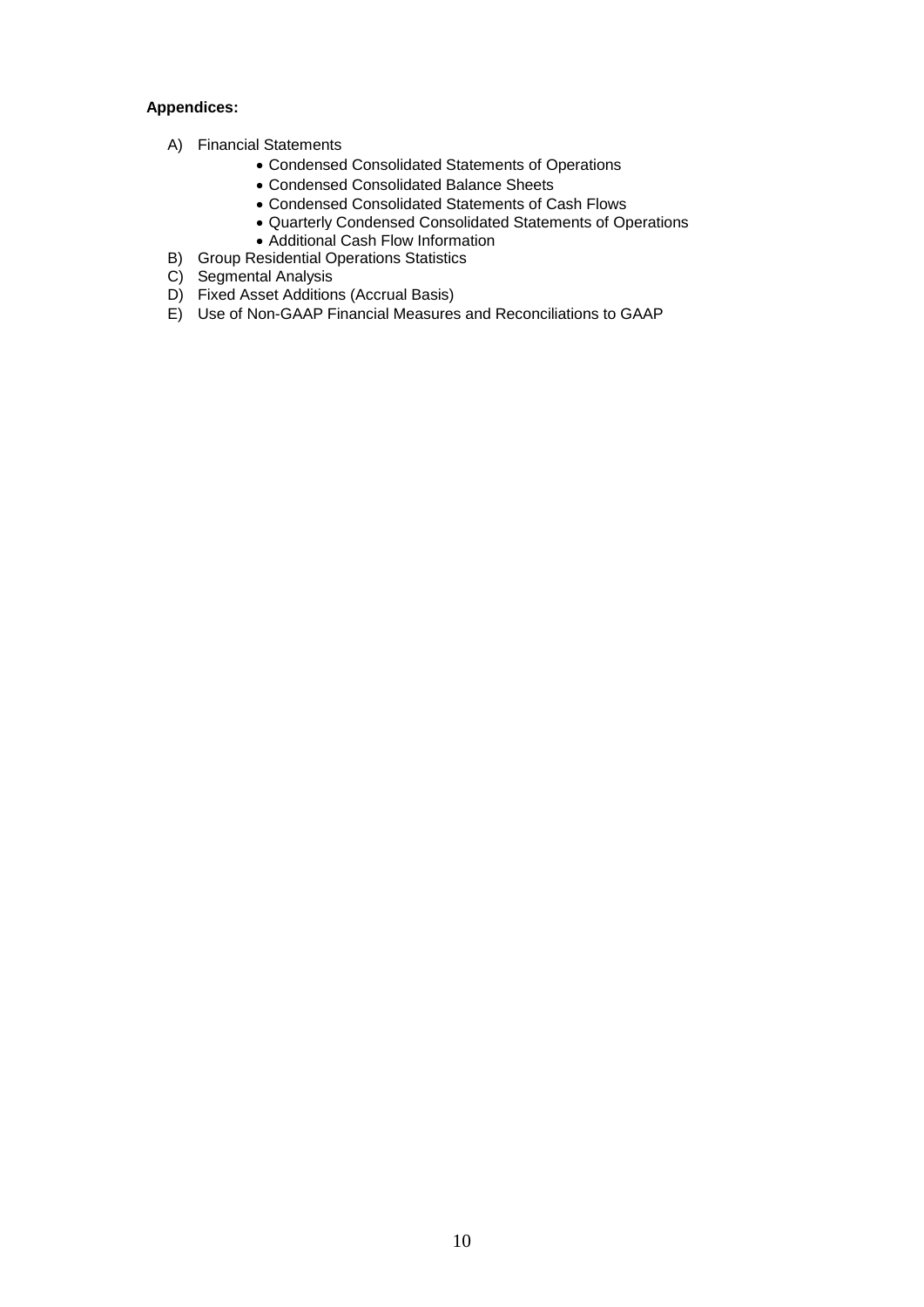# **Appendices**

# **A) FINANCIAL STATEMENTS**

#### **CONDENSED CONSOLIDATED STATEMENTS OF OPERATIONS**

(in £ millions, except share and per share data) (unaudited)

|                                                                        | Three months ended<br>September 30, |         | Nine months ended<br>September 30, |         |
|------------------------------------------------------------------------|-------------------------------------|---------|------------------------------------|---------|
|                                                                        | 2007                                | 2006    | 2007                               | 2006    |
| Revenue                                                                | 1,006.2                             | 1,024.9 | 3,023.1                            | 2,520.6 |
| <b>Costs and expenses</b>                                              |                                     |         |                                    |         |
| Operating costs (exclusive of depreciation shown separately below)     | 454.0                               | 440.0   | 1,338.4                            | 1,062.4 |
| Selling, general and administrative expenses                           | 210.7                               | 267.1   | 722.2                              | 648.7   |
| Other (income) charges                                                 | (8.9)                               | 30.9    | 5.8                                | 51.4    |
| Depreciation                                                           | 225.7                               | 222.6   | 689.4                              | 591.2   |
| Amortization                                                           | 78.0                                | 73.9    | 232.9                              | 166.3   |
|                                                                        | 959.5                               | 1,034.5 | 2,988.7                            | 2,520.0 |
| <b>Operating income (loss)</b>                                         | 46.7                                | (9.6)   | 34.4                               | 0.6     |
| Other income (expense)                                                 |                                     |         |                                    |         |
| Interest income and other, net                                         | 10.8                                | 7.1     | 25.6                               | 24.3    |
| Interest expense                                                       | (127.9)                             | (113.2) | (374.5)                            | (332.6) |
| Share of income from equity investments                                | 6.0                                 | 3.9     | 18.5                               | 8.4     |
| Foreign currency transaction gains (losses)                            | 2.2                                 | 6.3     | 7.8                                | (97.8)  |
| Loss on extinguishment of debt                                         |                                     | (0.5)   | (1.1)                              | (32.9)  |
| Gains (losses) on derivative instruments                               | 0.8                                 | 1.6     | (0.7)                              | (1.9)   |
| Loss from continuing operations before income taxes, minority interest |                                     |         |                                    |         |
| and cumulative effect of change in accounting principle                | (61.4)                              | (104.4) | (290.0)                            | (431.9) |
| Income tax benefit (expense)                                           | 0.4                                 | 0.9     | (10.3)                             | 10.8    |
| Minority interest                                                      |                                     | (0.7)   |                                    |         |
| Cumulative effect of change in accounting principle                    |                                     |         |                                    | 1.2     |
| Loss from continuing operations                                        | (61.0)                              | (104.2) | (300.3)                            | (419.9) |
| <b>Discontinued operations</b>                                         |                                     |         |                                    |         |
| Gain on disposal of assets                                             |                                     | 8.1     |                                    | 8.1     |
| Income from discontinued operations                                    |                                     | 8.1     |                                    | 8.1     |
| <b>Net loss</b>                                                        | (61.0)                              | (96.1)  | (300.3)                            | (411.8) |
| Basic and diluted loss from continuing operations per share            | (E0.19)                             | (E0.32) | (E0.92)                            | (E1.49) |
| Basic and diluted income from discontinued operations per share        |                                     | £0.02   |                                    | £0.03   |
| Basic and diluted net loss per share                                   | (E0.19)                             | (E0.30) | (E0.92)                            | (E1.46) |
| Dividends per share (in U.S. Dollars)                                  | \$0.04                              | \$0.02  | \$0.09                             | \$0.03  |
| Average number of shares outstanding (in millions)                     | 326.4                               | 322.0   | 325.4                              | 282.5   |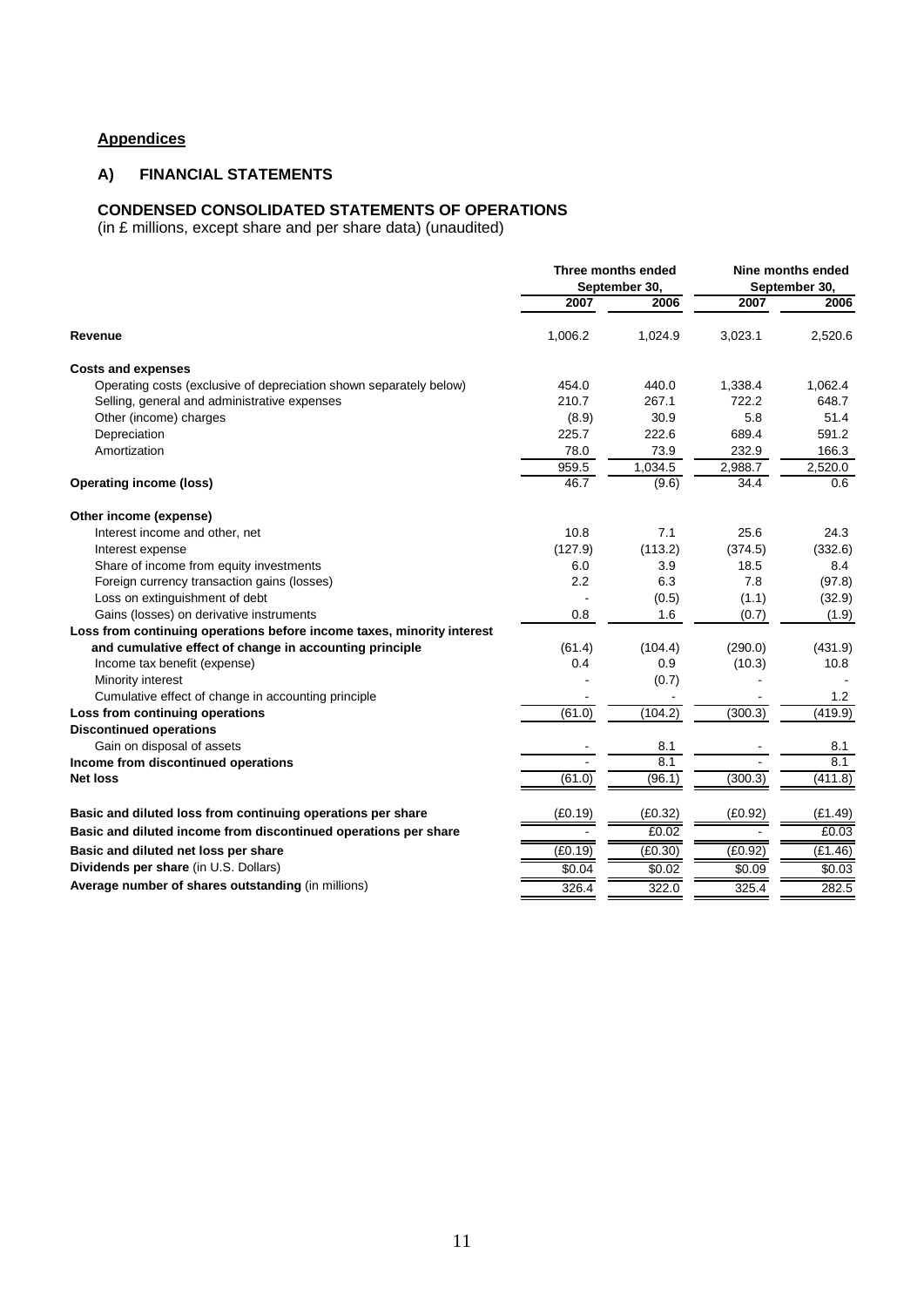# **CONDENSED CONSOLIDATED BALANCE SHEETS**

(in £ millions)

|                                                                                                                                                                            | September 30,<br>2007 | December 31,<br>2006 |  |
|----------------------------------------------------------------------------------------------------------------------------------------------------------------------------|-----------------------|----------------------|--|
|                                                                                                                                                                            | (Unaudited)           | (See Note)           |  |
| <b>Assets</b>                                                                                                                                                              |                       |                      |  |
| <b>Current assets</b>                                                                                                                                                      |                       |                      |  |
| Cash and cash equivalents                                                                                                                                                  | 364.0                 | 418.5                |  |
| Restricted cash                                                                                                                                                            | 5.9                   | 6.0                  |  |
| Accounts receivable - trade, less allowances for doubtful accounts of £21.9 (2007)                                                                                         |                       |                      |  |
| and £51.8 (2006)                                                                                                                                                           | 452.0                 | 461.2                |  |
| Inventory                                                                                                                                                                  | 95.9                  | 65.3                 |  |
| Prepaid expenses and other current assets                                                                                                                                  | 120.3                 | 87.4                 |  |
| Total current assets                                                                                                                                                       | 1,038.1               | 1,038.4              |  |
| Fixed assets, net                                                                                                                                                          | 5,780.3               | 6,026.3              |  |
| Goodwill and other indefinite-lived intangible assets                                                                                                                      | 2,508.2               | 2,516.5              |  |
| Intangible assets, net                                                                                                                                                     | 892.4                 | 1,120.5              |  |
| <b>Equity investments</b>                                                                                                                                                  | 372.2                 | 371.5                |  |
| Other assets, net of accumulated amortization of £39.2 (2007) and £21.8 (2006)                                                                                             | 175.7                 | 170.3                |  |
| <b>Total assets</b>                                                                                                                                                        | 10,766.9              | 11,243.5             |  |
| Liabilities and shareholders' equity                                                                                                                                       |                       |                      |  |
| <b>Current liabilities</b>                                                                                                                                                 |                       |                      |  |
| Accounts payable                                                                                                                                                           | 368.3                 | 379.6                |  |
| Accrued expenses and other current liabilities                                                                                                                             | 403.0                 | 485.5                |  |
| VAT and employee taxes payable                                                                                                                                             | 79.8                  | 82.8                 |  |
| Restructuring liabilities                                                                                                                                                  | 93.6                  | 126.8                |  |
| Interest payable                                                                                                                                                           | 148.8                 | 158.2                |  |
| Deferred revenue                                                                                                                                                           | 261.5                 | 268.0                |  |
| Current portion of long term debt                                                                                                                                          | 28.7                  | 141.9                |  |
| <b>Total current liabilities</b>                                                                                                                                           | 1,383.7               | 1,642.8              |  |
| Long term debt, net of current portion                                                                                                                                     | 6,071.1               | 6,017.2              |  |
| Deferred revenue and other long term liabilities                                                                                                                           | 270.3                 | 276.2                |  |
| Defered income taxes                                                                                                                                                       | 82.1                  | 77.2                 |  |
| <b>Total liabilities</b>                                                                                                                                                   | 7,807.2               | 8,013.4              |  |
| Commitments and contingent liabilities                                                                                                                                     |                       |                      |  |
| Shareholders' equity                                                                                                                                                       |                       |                      |  |
| Common stock - \$.01 par value; authorized 1,000.0 (2007) and 1,000.0 (2006) shares;<br>issued 328.4 (2007) and 326.4 (2006) and outstanding 327.0 (2007) and 323.9 (2006) |                       |                      |  |
| shares                                                                                                                                                                     | 1.8                   | 1.8                  |  |
| Additional paid-in capital                                                                                                                                                 | 4,328.9               | 4,303.4              |  |
| Accumulated other comprehensive income                                                                                                                                     | 135.2                 | 116.0                |  |
| Accumulated deficit                                                                                                                                                        | (1,506.2)             | (1, 191.1)           |  |
| Total shareholders' equity                                                                                                                                                 | 2,959.7               | 3,230.1              |  |
| Total liabilities and shareholders' equity                                                                                                                                 | 10,766.9              | 11,243.5             |  |

Note: The balance sheet at December 31, 2006 has been derived from the audited financial statements at that date.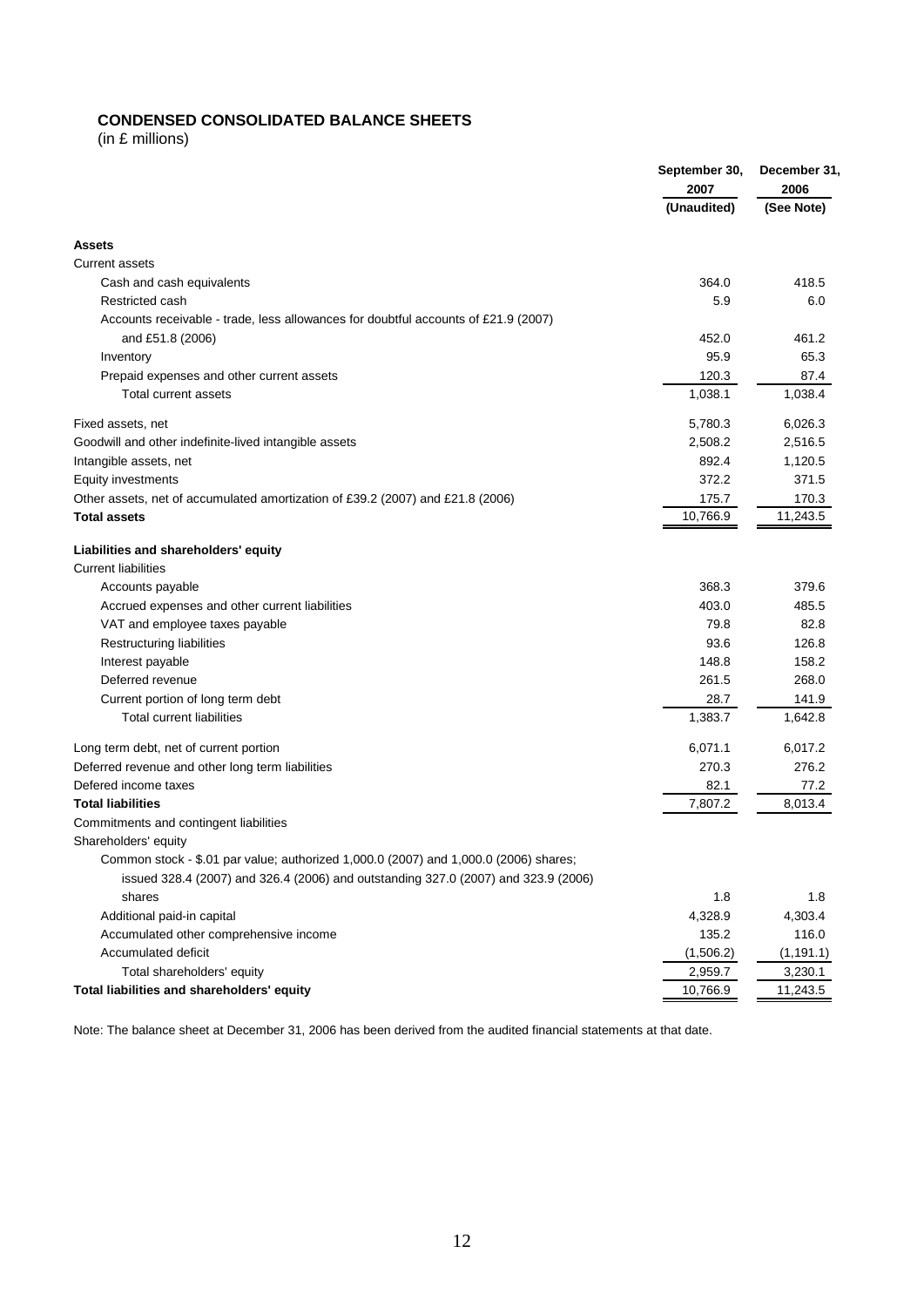# **CONDENSED CONSOLIDATED STATEMENTS OF CASH FLOWS**

(in £ millions) (unaudited)

|                                                                           | Nine months ended |            |  |
|---------------------------------------------------------------------------|-------------------|------------|--|
|                                                                           | September 30,     |            |  |
|                                                                           | 2007              | 2006       |  |
| Net cash provided by operating activities                                 | 448.1             | 512.2      |  |
| <b>Investing activities</b>                                               |                   |            |  |
| Purchase of fixed and intangible assets                                   | (424.0)           | (397.0)    |  |
| Income from equity investments                                            | 14.5              | 7.3        |  |
| Acquisitions, net of cash acquired                                        | (1.0)             | (2, 447.7) |  |
| Other                                                                     | 6.4               | 6.0        |  |
| Net cash used in investing activites                                      | (404.1)           | (2,831.4)  |  |
| <b>Financing activities</b>                                               |                   |            |  |
| New borrowings, net of financing fees                                     | 874.5             | 8,923.9    |  |
| Principal payments on long term debt and capital leases                   | (966.8)           | (7,064.7)  |  |
| Proceeds from employee stock option exercises                             | 11.4              | 35.2       |  |
| Dividends paid                                                            | (14.8)            | (5.1)      |  |
| Net cash (used in) provided by financing activities                       | (95.7)            | 1,889.3    |  |
| Effect of exchange rate changes on cash and cash equivalents              | (2.8)             | (3.1)      |  |
| Decrease in cash and cash equivalents                                     | (54.5)            | (433.0)    |  |
| Cash and cash equivalents, beginning of period                            | 418.5             | 735.2      |  |
| Cash and cash equivalents, end of period                                  | 364.0             | 302.2      |  |
| Supplemental disclosure of cash flow information                          |                   |            |  |
| Cash paid during the period for interest exclusive of amounts capitalized | 380.8             | 267.8      |  |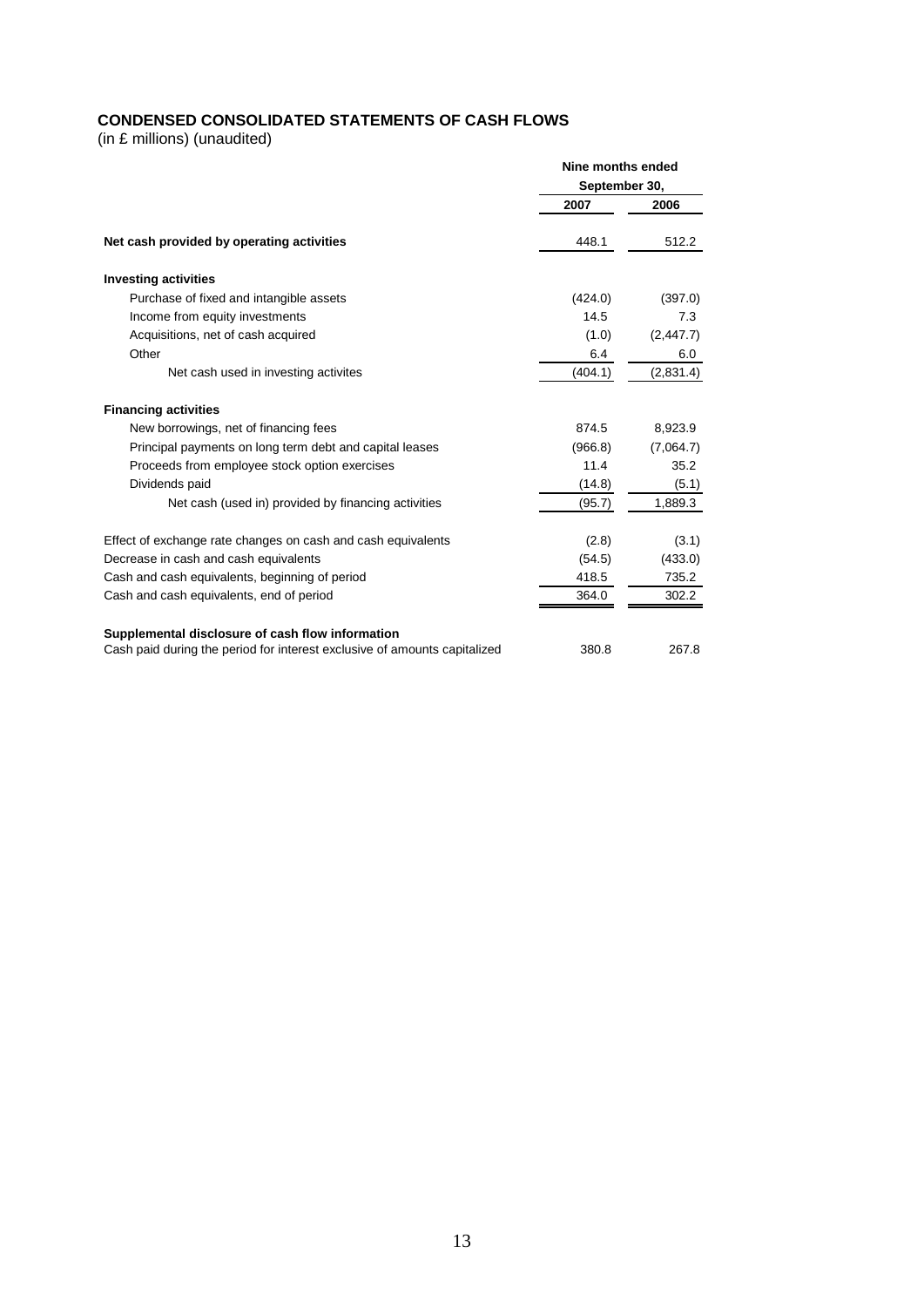# **QUARTERLY CONDENSED CONSOLIDATED STATEMENTS OF OPERATIONS**

(in £ millions, except share and per share data) (unaudited)

|                                                                    | Three months ended |         |         |         |         |
|--------------------------------------------------------------------|--------------------|---------|---------|---------|---------|
|                                                                    | Sep 30,            | Jun 30, | Mar 31, | Dec 31, | Sep 30, |
|                                                                    | 2007               | 2007    | 2007    | 2006    | 2006    |
| Revenue                                                            | 1,006.2            | 995.0   | 1,021.9 | 1,081.6 | 1,024.9 |
| <b>Costs and expenses</b>                                          |                    |         |         |         |         |
| Operating costs (exclusive of depreciation shown separately below) | 454.0              | 435.1   | 449.3   | 510.4   | 440.0   |
| Selling, general and administrative expenses                       | 210.7              | 244.6   | 266.9   | 258.2   | 267.1   |
| Other (income) charges                                             | (8.9)              | 3.1     | 11.6    | 15.6    | 30.9    |
| Depreciation                                                       | 225.7              | 231.6   | 232.1   | 207.9   | 222.6   |
| Amortization                                                       | 78.0               | 77.6    | 77.3    | 80.3    | 73.9    |
| Total costs and expenses                                           | 959.5              | 992.0   | 1,037.2 | 1,072.4 | 1,034.5 |
| <b>Operating income (loss)</b>                                     | 46.7               | 3.0     | (15.3)  | 9.2     | (9.6)   |
| Other income (expense)                                             |                    |         |         |         |         |
| Interest income and other, net                                     | 10.8               | 7.8     | 7.0     | 10.4    | 7.1     |
| Interest expense                                                   | (127.9)            | (128.1) | (118.5) | (124.8) | (113.2) |
| Share of income from equity investments                            | 6.0                | 5.3     | 7.2     | 4.1     | 3.9     |
| Foreign currency transaction gains                                 | 2.2                | 2.3     | 3.3     | 7.7     | 6.3     |
| (Loss) gain on extinguishment of debt                              |                    | (1.1)   |         | 0.1     | (0.5)   |
| Gains (losses) on derivative instruments                           | 0.8                | (1.0)   | (0.5)   | 3.2     | 1.6     |
| Loss from continuing operations before income taxes, minority      |                    |         |         |         |         |
| interest and cumulative effect of change in accounting principle   | (61.4)             | (111.8) | (116.8) | (90.1)  | (104.4) |
| Income tax benefit (expense)                                       | 0.4                | (7.2)   | (3.5)   | 1.0     | 0.9     |
| Minority interest                                                  |                    |         |         | 1.0     | (0.7)   |
| Loss from continuing operations                                    | (61.0)             | (119.0) | (120.3) | (88.1)  | (104.2) |
| <b>Discontinued operations</b>                                     |                    |         |         |         |         |
| (Loss) gain on disposal of assets                                  |                    |         |         | (0.2)   | 8.1     |
| (Loss) income from discontinued operations                         |                    |         |         | (0.2)   | 8.1     |
|                                                                    |                    |         |         |         |         |
| Cumulative effect of change in accounting principle                |                    |         |         | (33.8)  |         |
| <b>Net loss</b>                                                    | (61.0)             | (119.0) | (120.3) | (122.1) | (96.1)  |
|                                                                    |                    |         |         |         |         |
| Basic and diluted loss from continuing operations per share        | (E0.19)            | (E0.37) | (E0.37) | (E0.27) | (E0.32) |
| Basic and diluted income from discontinued operations per share    |                    |         |         |         | £0.02   |
| Basic and diluted loss from cumulative effect of change in         |                    |         |         |         |         |
| accounting principle per share                                     |                    |         |         | (E0.10) |         |
| Basic and diluted net loss per share                               | (E0.19)            | (E0.37) | (E0.37) | (E0.37) | (E0.30) |
| Average number of shares outstanding (in millions)                 | 326.4              | 325.5   | 324.2   | 323.8   | 322.0   |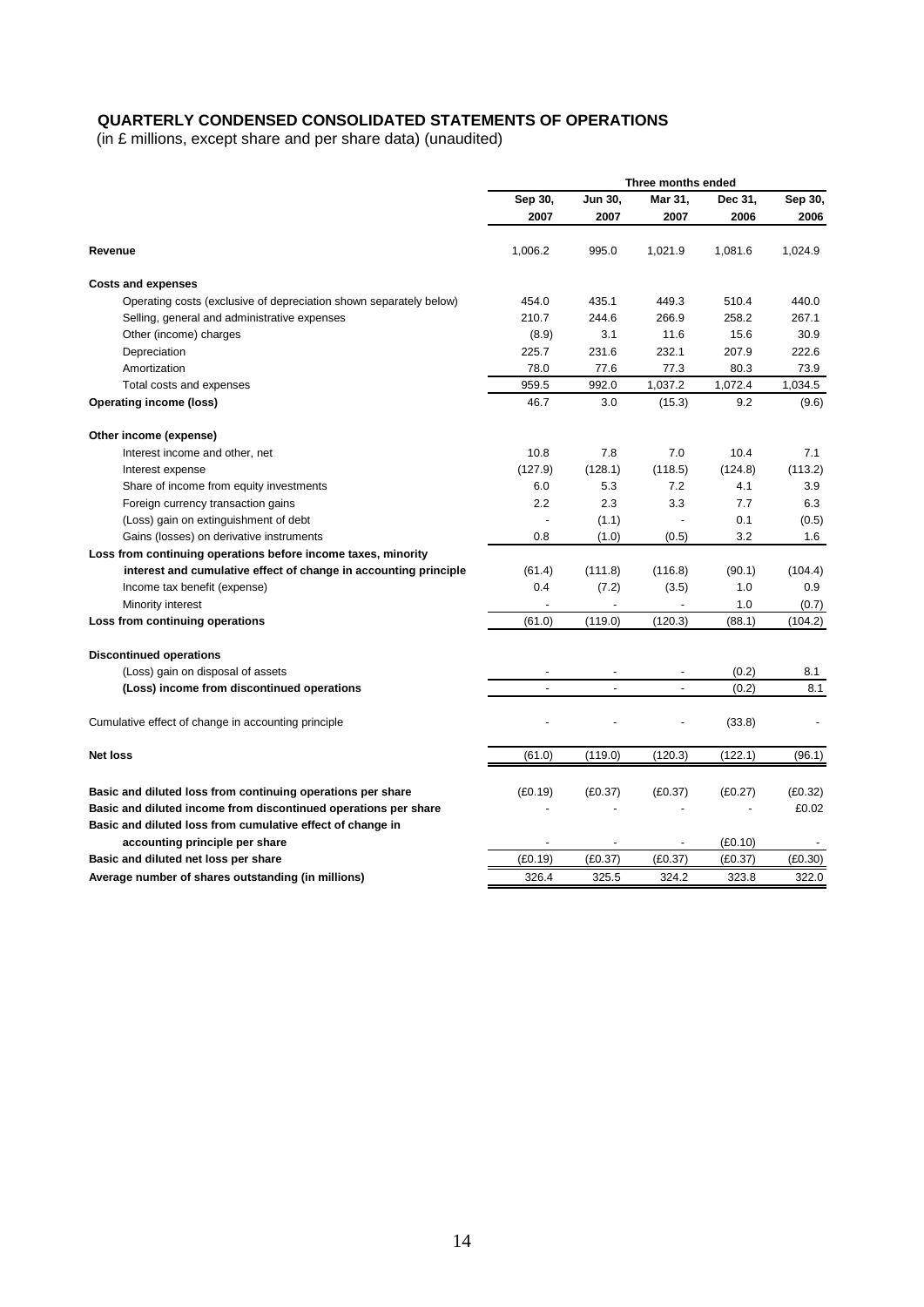# **ADDITIONAL QUARTERLY CONDENSED CASH FLOW INFORMATION**

(in £ millions) (unaudited)

|                                                                           |         | Three months ended |         |
|---------------------------------------------------------------------------|---------|--------------------|---------|
|                                                                           | Sep 30, | Jun 30,            | Mar 31, |
|                                                                           | 2007    | 2007               | 2007    |
| <b>Operating activities</b>                                               |         |                    |         |
| Net loss                                                                  |         |                    |         |
|                                                                           | (61.0)  | (119.0)            | (120.3) |
| Adjustments to reconcile net loss to net cash provided by                 |         |                    |         |
| operating activities:                                                     |         |                    |         |
| Depreciation and amortization                                             | 303.7   | 309.2              | 309.4   |
| Non-cash compensation                                                     | (0.2)   | 7.1                | 7.2     |
| Share of income from equity investments                                   | (3.3)   | (3.6)              | (5.6)   |
| Deferred income taxes                                                     |         | 7.2                | 5.5     |
| Other                                                                     | 5.7     | 6.9                | 5.8     |
| Changes in operating assets and liabilities                               | (21.2)  | (89.4)             | (96.0)  |
| Net cash provided by operating activities                                 | 223.7   | 118.4              | 106.0   |
| <b>Investing activities</b>                                               |         |                    |         |
| Purchase of fixed and intangible assets                                   | (137.8) | (133.6)            | (152.6) |
| Income from equity investments                                            | 8.3     | 1.1                | 5.1     |
| Acquisitions, net of cash acquired                                        |         |                    | (1.0)   |
| Other                                                                     | 4.3     | 1.5                | $0.6\,$ |
| Net cash used in investing activites                                      | (125.2) | (131.0)            | (147.9) |
|                                                                           |         |                    |         |
| <b>Financing activities</b>                                               |         |                    |         |
| New borrowings, net of financing fees                                     |         | 874.6              | (0.1)   |
| Principal payments on long term debt and capital leases                   | (12.1)  | (947.2)            | (7.5)   |
| Proceeds from employee stock option exercises                             | 7.4     | 3.6                | 0.4     |
| Dividends paid                                                            | (6.5)   | (5.0)              | (3.3)   |
| Net cash used in financing activities                                     | (11.2)  | (74.0)             | (10.5)  |
|                                                                           |         |                    |         |
| Effect of exchange rate changes on cash and cash equivalents              | (0.4)   | (1.4)              | (1.0)   |
| Increase (decrease) in cash and cash equivalents                          | 86.9    | (88.0)             | (53.4)  |
| Cash and cash equivalents, beginning of period                            | 277.1   | 365.1              | 418.5   |
| Cash and cash equivalents, end of period                                  | 364.0   | 277.1              | 365.1   |
| Supplemental disclosure of cash flow information                          |         |                    |         |
| Cash paid during the period for interest exclusive of amounts capitalized | 85.8    | 140.0              | 155.0   |
| Non-cash interest and amortization of deferred financing costs for        |         |                    |         |
| the period                                                                | 42.1    | (11.9)             | (36.5)  |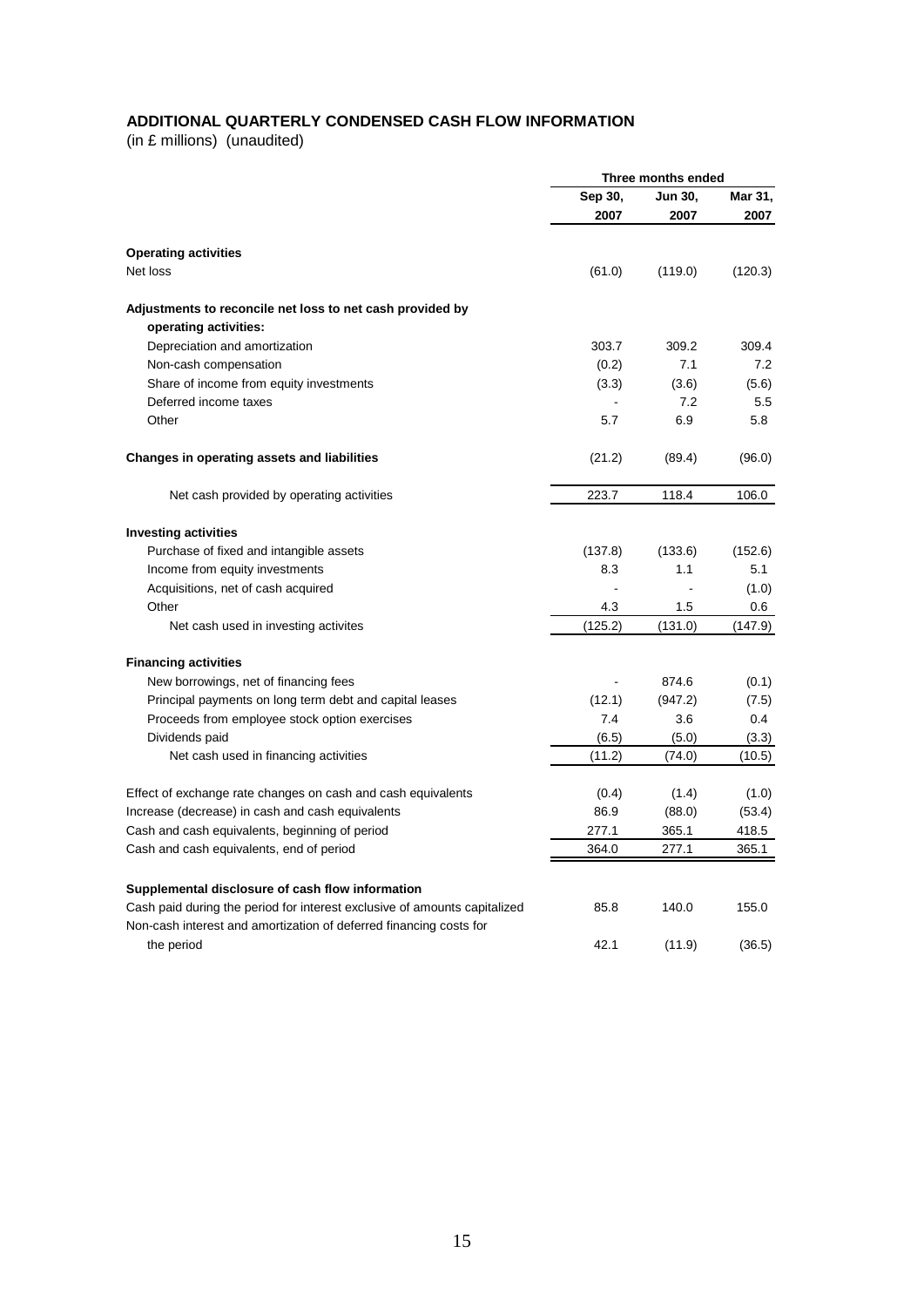# **B) GROUP RESIDENTIAL OPERATIONS STATISTICS**

(data in 000's)

|                                                              | Q3-07             | Q2-07              | Q1-07            | Q4-06            | Q3-06             |
|--------------------------------------------------------------|-------------------|--------------------|------------------|------------------|-------------------|
| <b>Group RGUs</b><br><b>Opening RGUs</b><br>Data Cleanse (1) | 15,348.0          | 15,384.1<br>4.2    | 15,354.5         | 15,272.0         | 15,100.1          |
| <b>Adjusted Opening RGUs</b><br>Net RGU adds                 | 15,348.0<br>172.9 | 15,388.3<br>(40.3) | 15,354.5<br>29.6 | 15,272.0<br>82.5 | 15,100.1<br>171.9 |
| <b>Closing Group RGUs</b>                                    | 15,520.9          | 15,348.0           | 15,384.1         | 15,354.5         | 15,272.0          |
| <b>Group RGUs</b>                                            |                   |                    |                  |                  |                   |
| Telephone                                                    |                   |                    |                  |                  |                   |
| On-net                                                       | 3,992.5           | 3,993.8            | 4,050.6          | 4,114.0          | 4,178.3           |
| Off-net                                                      | 90.5              | 75.5               | 65.1             | 44.5             | 43.4              |
|                                                              | 4,083.0           | 4,069.3            | 4,115.7          | 4,158.5          | 4,221.7           |
| On-net TV                                                    | 3,417.0           | 3,396.6            | 3,390.0          | 3,353.9          | 3,315.4           |
| On-net DTV                                                   | 3,167.0           | 3,125.3            | 3,081.1          | 3,005.9          | 2,922.0           |
| <b>Broadband</b>                                             |                   |                    |                  |                  |                   |
| On-net                                                       | 3,307.7           | 3,191.9            | 3,146.4          | 3,058.5          | 2,980.4           |
| Off-net                                                      | 282.3             | 275.2              | 270.5            | 260.8            | 242.8             |
| Mobile                                                       | 3,590.0           | 3,467.1            | 3,416.9          | 3,319.3          | 3,223.2           |
| Prepay                                                       | 4,102.1           | 4,115.9            | 4,215.2          | 4,330.7          | 4,390.9           |
| Contract                                                     | 328.8             | 299.1              | 246.3            | 192.1            | 120.8             |
|                                                              | 4,430.9           | 4,415.0            | 4,461.5          | 4,522.8          | 4,511.7           |
| <b>Total RGUs</b>                                            | 15,520.9          | 15,348.0           | 15,384.1         | 15,354.5         | 15,272.0          |
| Net RGU adds (1)                                             |                   |                    |                  |                  |                   |
| Telephone                                                    |                   |                    |                  |                  |                   |
| On-net                                                       | (1.3)             | (56.9)             | (63.4)           | (64.3)           | (54.6)            |
| Off-net                                                      | 15.0              | 10.4               | 20.6             | 1.1              | (4.3)             |
|                                                              | 13.7              | (46.5)             | (42.8)           | (63.2)           | (58.9)            |
| On-net TV                                                    | 20.4              | 2.2                | 36.1             | 38.5             | 22.2              |
| On-net DTV                                                   | 41.7              | 40.0               | 75.2             | 83.9             | 85.8              |
| Broadband                                                    |                   |                    |                  |                  |                   |
| On-net                                                       | 115.8             | 45.8               | 87.9             | 78.1             | 78.1              |
| Off-net                                                      | 7.1               | 4.7                | 9.7              | 18.0             | 7.8               |
|                                                              | 122.9             | 50.5               | 97.6             | 96.1             | 85.9              |
| Mobile                                                       |                   |                    |                  |                  |                   |
| Prepay                                                       | (13.8)            | (99.3)             | (115.5)          | (60.2)           | 98.1              |
| Contract                                                     | 29.7              | 52.8               | 54.2             | 71.3             | 24.6              |
|                                                              | 15.9              | (46.5)             | (61.3)           | 11.1             | 122.7             |
| <b>Total Net RGU adds</b>                                    | 172.9             | (40.3)             | 29.6             | 82.5             | 171.9             |

**Note**

(1) Data cleanse activity in Q2-07 resulted in an increase of 4,200 RGUs, comprised of an increase of approximately 4,400 Television and 100 Telephone RGUs and a decrease of approximately 300 Broadband RGUs. Net RGU adds above exclude the data cleanse increases/decrease.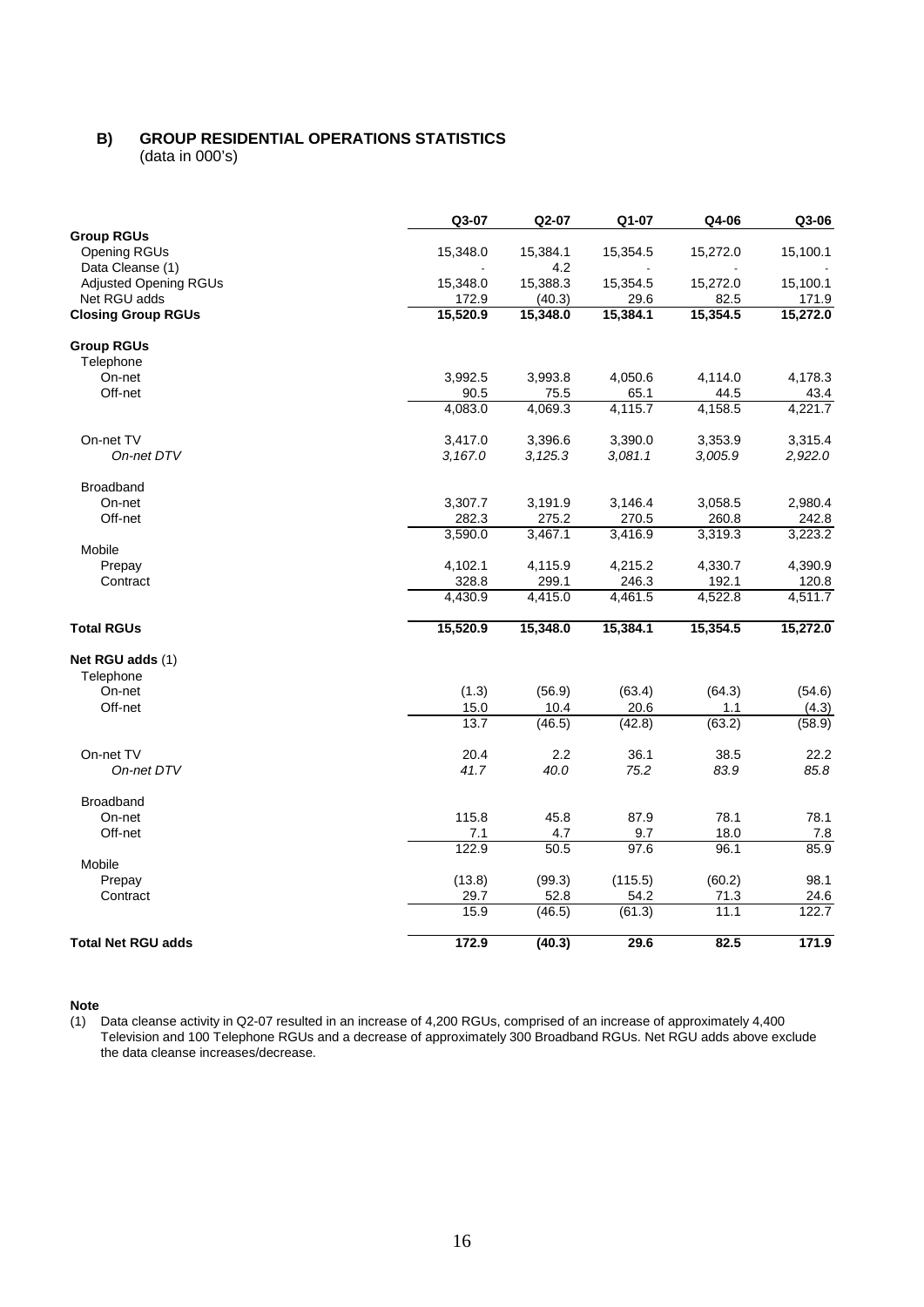## **RESIDENTIAL CABLE OPERATIONS STATISTICS (excluding Off-net and Mobile)**

(data in 000's except percentages, RGU/Customer and ARPU)

|                                                 | Q3-07            | Q2-07            | Q1-07            | Q4-06            | Q3-06            |
|-------------------------------------------------|------------------|------------------|------------------|------------------|------------------|
| <b>Customers</b>                                |                  |                  |                  |                  |                  |
| <b>Opening Customers</b><br>Gross customer adds | 4,737.3<br>256.5 | 4,807.6<br>191.9 | 4,854.5<br>184.3 | 4,891.5<br>213.5 | 4,928.7<br>229.2 |
| <b>Total Customer disconnections</b>            | (243.5)          | (262.2)          | (231.2)          | (250.5)          | (266.5)          |
| Net customer adds                               | 13.0             | (70.3)           | (46.9)           | (37.0)           | (37.3)           |
| <b>Closing Customers</b>                        | 4,750.3          | 4,737.3          | 4,807.6          | 4,854.5          | 4,891.5          |
| Monthly customer churn %                        | 1.7%             | 1.8%             | 1.6%             | 1.7%             | 1.8%             |
| <b>Cable RGUs</b>                               |                  |                  |                  |                  |                  |
| <b>Opening RGUs</b>                             | 10,582.3         | 10,587.0         | 10,526.4         | 10,474.1         | 10,428.4         |
| Data Cleanse (1)                                |                  | 4.2              | $\blacksquare$   | $\blacksquare$   |                  |
| <b>Adjusted Opening RGUs</b>                    | 10,582.3         | 10,591.2         | 10,526.4         | 10,474.1         | 10,428.4         |
| Net RGU adds                                    | 134.9            | (8.9)            | 60.6             | 52.3             | 45.7             |
| <b>Closing RGUs</b>                             | 10,717.2         | 10,582.3         | 10,587.0         | 10,526.4         | 10,474.1         |
| Net RGU Adds (1)                                |                  |                  |                  |                  |                  |
| Telephone                                       | (1.3)            | (56.9)           | (63.4)           | (64.3)           | (54.6)           |
| Television                                      | 20.4             | 2.2              | 36.1             | 38.5             | 22.2             |
| <b>DTV</b>                                      | 41.7             | 40.0             | 75.2             | 83.9             | 85.8             |
| Broadband                                       | 115.8            | 45.8             | 87.9             | 78.1             | 78.1             |
| <b>Total Net RGU Adds</b>                       | 134.9            | (8.9)            | 60.6             | 52.3             | 45.7             |
| <b>Revenue Generating Units (RGUs)</b>          |                  |                  |                  |                  |                  |
| Telephone                                       | 3,992.5          | 3,993.8          | 4,050.6          | 4,114.0          | 4,178.3          |
| Television                                      | 3,417.0          | 3,396.6          | 3,390.0          | 3,353.9          | 3,315.4          |
| <b>DTV</b>                                      | 3,167.0          | 3,125.3          | 3,081.1          | 3,005.9          | 2,922.0          |
| <b>Broadband</b>                                | 3,307.7          | 3,191.9          | 3,146.4          | 3,058.5          | 2,980.4          |
| <b>Total RGUs</b>                               | 10,717.2         | 10,582.3         | 10,587.0         | 10,526.4         | 10,474.1         |
| <b>RGU / Customer</b>                           | 2.26             | 2.23             | 2.20             | 2.17             | 2.14             |
| <b>Bundled Customers</b>                        |                  |                  |                  |                  |                  |
| Dual RGU                                        | 1,506.0          | 1,563.0          | 1,657.7          | 1,725.7          | 1,798.3          |
| Triple RGU                                      | 2,230.5          | 2,141.0          | 2,061.2          | 1,972.8          | 1,892.1          |
| Percentage of dual or triple RGUs               | 78.7%<br>47.0%   | 78.2%            | 77.4%<br>42.9%   | 76.2%<br>40.6%   | 75.4%<br>38.7%   |
| Percentage of triple RGUs                       |                  | 45.2%            |                  |                  |                  |
| <b>Cable ARPU</b><br>ARPU calculation:          | £41.55           | £42.16           | £42.75           | £42.82           | £42.48           |
| On-net revenues                                 | £590,500         | £603,100         | £620,000         | £626,700         | £625,400         |
| Average customers                               | 4,737.1          | 4,768.0          | 4,834.9          | 4,878.8          | 4,907.4          |
| Homes Marketable On-net (2)                     |                  |                  |                  |                  |                  |
| Telephone                                       | 12,353.5         | 12,349.5         | 12,348.2         | 12,431.4         | 12,427.1         |
| <b>ATV</b>                                      | 12,701.5         | 12,697.4         | 12,696.2         | 12,509.7         | 12,505.5         |
| <b>DTV</b>                                      | 12,050.5         | 12,046.5         | 12,045.2         | 11,986.3         | 11,982.2         |
| Broadband                                       | 11,807.0         | 11,803.0         | 11,801.7         | 11,819.6         | 11,815.4         |
| <b>Total homes</b>                              | 12,701.5         | 12,697.4         | 12,696.2         | 12,509.7         | 12,505.5         |
| <b>Penetration of Homes Marketable On-net</b>   |                  |                  |                  |                  |                  |
| Telephone                                       | 32.3%            | 32.3%            | 32.8%            | 33.1%            | 33.6%            |
| Television - Total                              | 26.9%            | 26.8%            | 26.7%            | 26.8%            | 26.5%            |
| Television - DTV                                | 26.3%            | 25.9%            | 25.6%            | 25.1%            | 24.4%            |
| Broadband                                       | 28.0%            | 27.0%            | 26.7%            | 25.9%            | 25.2%            |
| <b>Total Customer</b>                           | 37.4%            | 37.3%            | 37.9%            | 38.8%            | 39.1%            |

#### **Notes**

(1) Data cleanse activity in Q2-07 did not result in a change in customer numbers but did result in an increase of 4,200 RGUs comprised of an increase of approximately 4,400 Television and 100 Telephone RGUs and a decrease of approximately 300 Broadband RGUs. Net RGU adds above exclude the data cleanse increases/decrease.

(2) Homes marketable on-net represents management's estimate of homes passed by our cable network that are capable of taking our respective products.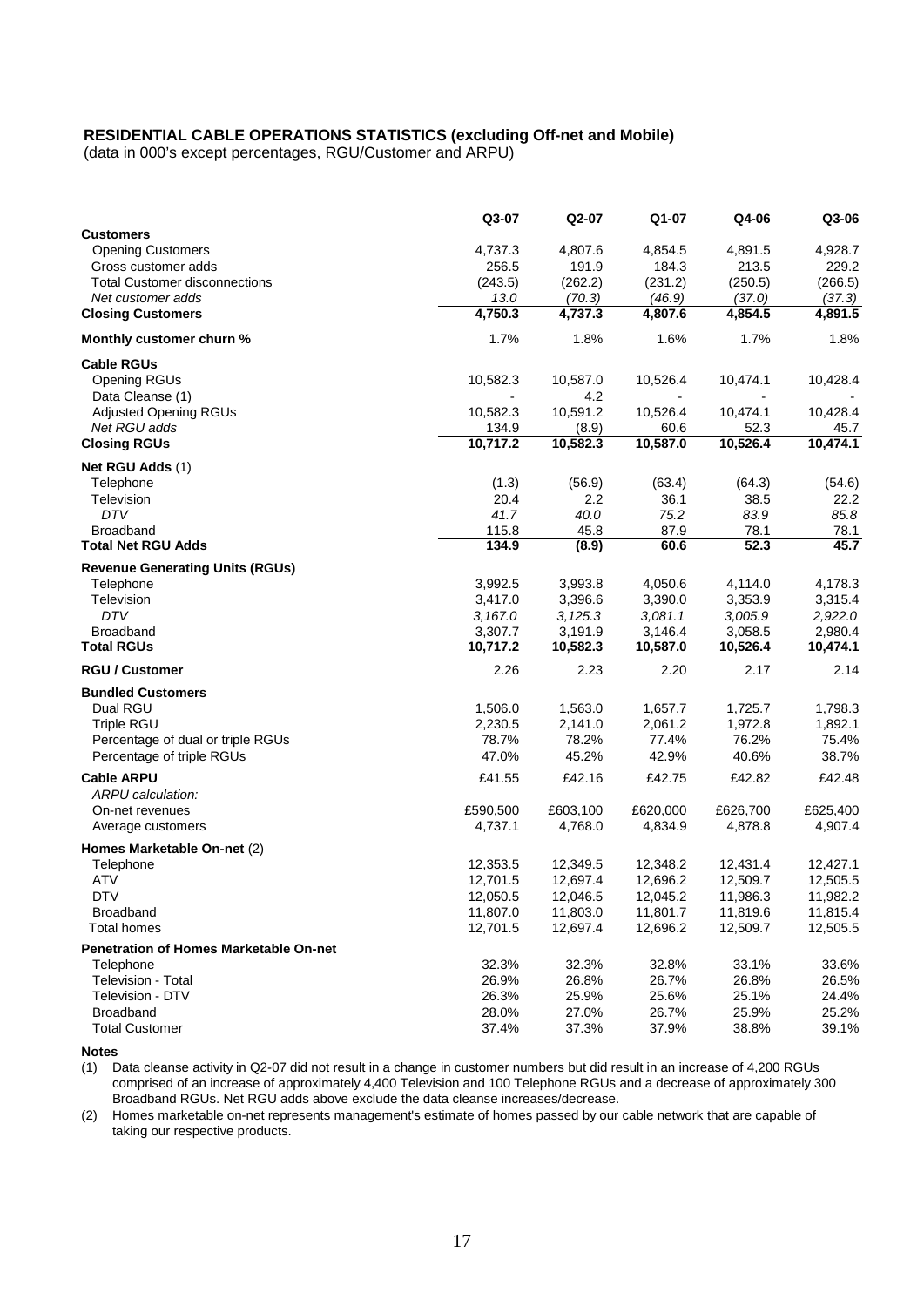# **CABLE SEGMENT OFF-NET OPERATIONS STATISTICS**

(data in 000's)

|                     | Q3-07 | Q2-07 | Q1-07 | Q4-06 | Q3-06 |
|---------------------|-------|-------|-------|-------|-------|
| <b>Off-net RGUs</b> |       |       |       |       |       |
| Opening RGUs        |       |       |       |       |       |
| Telephone (1)       | 75.5  | 65.1  | 44.5  | 43.4  | 47.7  |
| Broadband           | 275.2 | 270.5 | 260.8 | 242.8 | 235.0 |
|                     | 350.7 | 335.6 | 305.3 | 286.2 | 282.7 |
| Net RGU adds        |       |       |       |       |       |
| Telephone (1)       | 15.0  | 10.4  | 20.6  | 1.1   | (4.3) |
| <b>Broadband</b>    | 7.1   | 4.7   | 9.7   | 18.0  | 7.8   |
|                     | 22.1  | 15.1  | 30.3  | 19.1  | 3.5   |
| Closing RGUs        |       |       |       |       |       |
| Telephone (1)       | 90.5  | 75.5  | 65.1  | 44.5  | 43.4  |
| <b>Broadband</b>    | 282.3 | 275.2 | 270.5 | 260.8 | 242.8 |
|                     | 372.8 | 350.7 | 335.6 | 305.3 | 286.2 |

#### **Note**

(1) Off-net Telephone RGUs in Q3-06 and Q4-06 have been restated from previously reported numbers.

# **MOBILE OPERATIONS STATISTICS**

(data in 000's except ARPU)

|                                              | Q3-07    | Q2-07    | Q1-07    | Q4-06    | Q3-06    |
|----------------------------------------------|----------|----------|----------|----------|----------|
| <b>Mobile Customers</b> (1)                  |          |          |          |          |          |
| <b>Opening Customers</b>                     |          |          |          |          |          |
| Prepay                                       | 4,115.9  | 4,215.2  | 4,330.7  | 4,390.9  | 4,292.8  |
| Contract                                     | 299.1    | 246.3    | 192.1    | 120.8    | 96.2     |
|                                              | 4,415.0  | 4,461.5  | 4,522.8  | 4,511.7  | 4,389.0  |
| Net customer adds                            |          |          |          |          |          |
| Prepay                                       | (13.8)   | (99.3)   | (115.5)  | (60.2)   | 98.1     |
| Contract                                     | 29.7     | 52.8     | 54.2     | 71.3     | 24.6     |
|                                              | 15.9     | (46.5)   | (61.3)   | 11.1     | 122.7    |
| <b>Closing Mobile Customers (1)</b>          |          |          |          |          |          |
| Prepay                                       | 4,102.1  | 4,115.9  | 4,215.2  | 4,330.7  | 4,390.9  |
| Contract                                     | 328.8    | 299.1    | 246.3    | 192.1    | 120.8    |
|                                              | 4,430.9  | 4,415.0  | 4,461.5  | 4,522.8  | 4,511.7  |
| Mobile monthly ARPU (2)<br>ARPU calculation: | £11.11   | £10.70   | £10.07   | £10.59   | £10.28   |
| Service revenue                              | £147,300 | £142,300 | £136,000 | £141.800 | £132,500 |
| Average customers                            | 4,417.9  | 4,434.7  | 4,499.3  | 4,465.4  | 4,294.8  |
|                                              |          |          |          |          |          |

#### **Notes**

(1) Mobile customer information is for active customers. Prepay customers are defined as active customers if they have made an outbound event in the preceding 90 days. Contract customers are defined as active customers if they have been provisioned and have not been disconnected.

(2) Mobile monthly ARPU is calculated on service revenue for the period divided by the average number of active customers for the period, divided by three.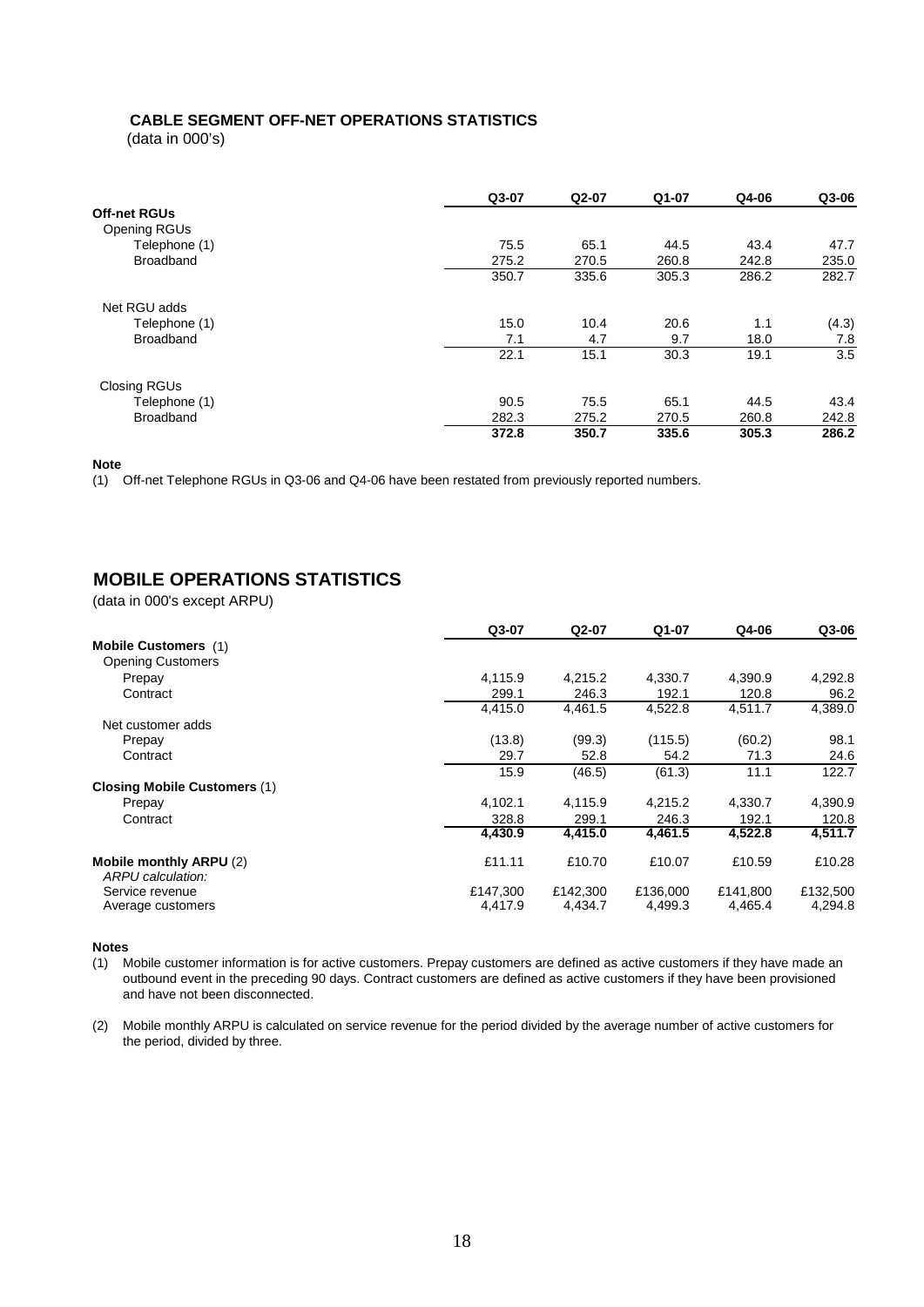# **C) SEGMENTAL ANALYSIS**

(in £ millions) (unaudited)

|                       | Three months ended |         |         |         |         |  |
|-----------------------|--------------------|---------|---------|---------|---------|--|
|                       | Sep 30,            | Jun 30, | Mar 31, | Dec 31, | Sep 30, |  |
|                       | 2007               | 2007    | 2007    | 2006    | 2006    |  |
| Revenue               |                    |         |         |         |         |  |
| Cable segment         |                    |         |         |         |         |  |
| Consumer              | 608.4              | 620.2   | 638.1   | 645.4   | 643.7   |  |
| <b>Business</b>       | 160.1              | 155.9   | 163.1   | 169.0   | 162.3   |  |
| Total                 | 768.5              | 776.1   | 801.2   | 814.4   | 806.0   |  |
| Inter segment revenue | (0.8)              | (1.0)   | (0.9)   | (1.2)   | (0.9)   |  |
|                       | 767.7              | 775.1   | 800.3   | 813.2   | 805.1   |  |
| Mobile segment        |                    |         |         |         |         |  |
| Virgin Mobile         | 158.7              | 146.3   | 141.0   | 151.4   | 140.4   |  |
| Inter segment revenue |                    |         |         | 0.3     |         |  |
|                       | 158.7              | 146.3   | 141.0   | 151.7   | 140.4   |  |
| Content segment       |                    |         |         |         |         |  |
| Virgin Media TV       | 33.2               | 32.0    | 35.2    | 40.5    | 37.8    |  |
| Sit-up                | 52.8               | 47.7    | 51.3    | 82.0    | 47.5    |  |
| Total                 | 86.0               | 79.7    | 86.5    | 122.5   | 85.3    |  |
| Inter segment revenue | (6.2)              | (6.1)   | (5.9)   | (5.8)   | (5.9)   |  |
|                       | 79.8               | 73.6    | 80.6    | 116.7   | 79.4    |  |
|                       |                    |         |         |         |         |  |
| <b>Total revenue</b>  | 1,006.2            | 995.0   | 1,021.9 | 1,081.6 | 1,024.9 |  |
| Segment OCF (1)       |                    |         |         |         |         |  |
| Cable segment OCF     | 303.5              | 282.5   | 266.8   | 296.8   | 296.3   |  |
| Mobile segment OCF    | 31.5               | 32.7    | 26.7    | 14.2    | 16.0    |  |
| Content segment OCF   | 6.5                | 0.1     | 12.2    | 2.0     | 5.5     |  |
| OCF (Total)           | 341.5              | 315.3   | 305.7   | 313.0   | 317.8   |  |

#### **Note:**

(1) Segment OCF includes inter segment revenue and costs as applicable. OCF (Total) is a non-GAAP financial measure see Appendix E.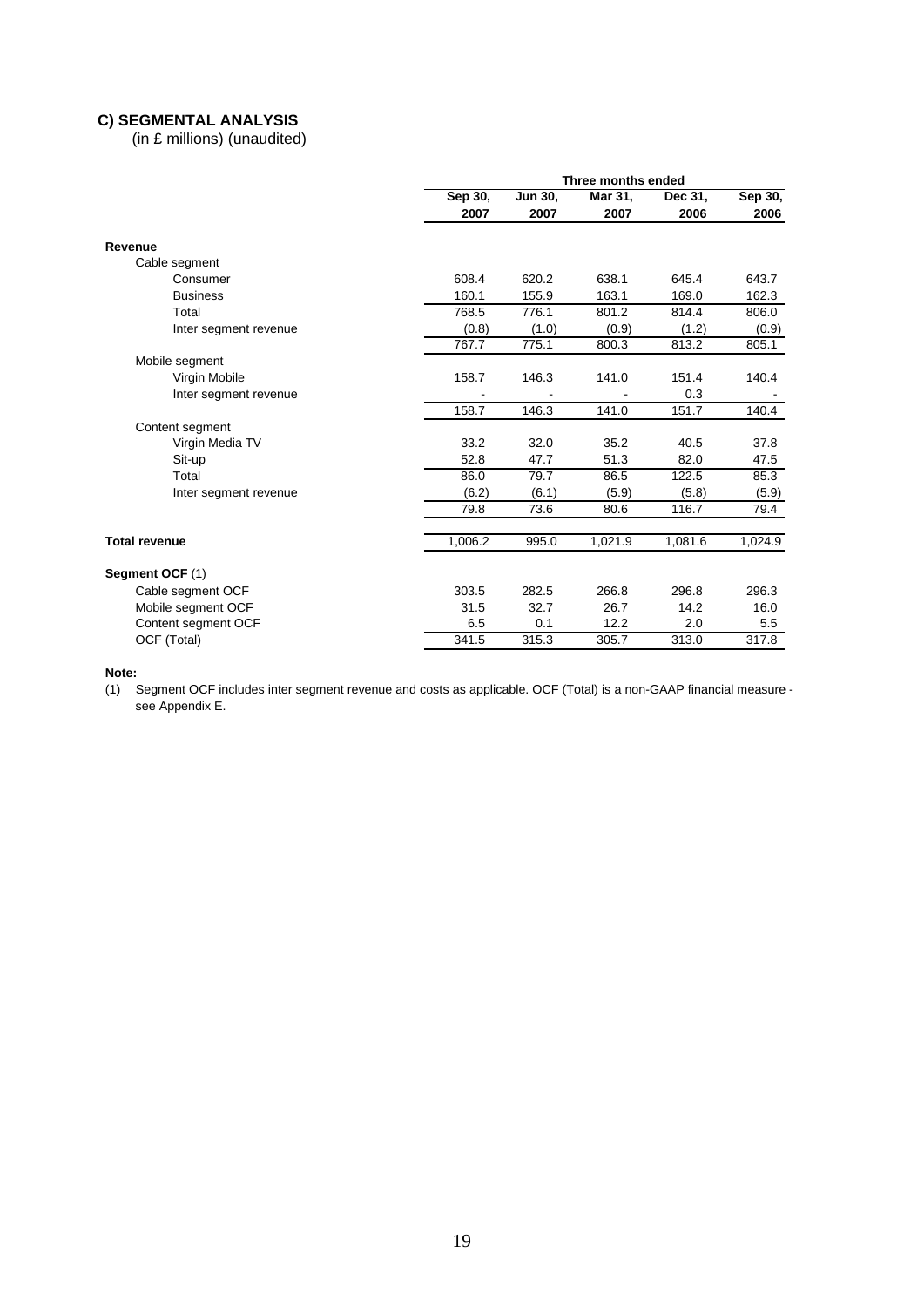# **D) FIXED ASSET ADDITIONS (ACCRUAL BASIS)**

(in £ millions) (unaudited)

| Three months ended |                |       |         |                          |  |
|--------------------|----------------|-------|---------|--------------------------|--|
| Sep 30,            | <b>Jun 30.</b> |       | Dec 31, | Sep 30,                  |  |
| 2007               | 2007           | 2007  | 2006    | 2006                     |  |
|                    |                |       |         |                          |  |
| 49.1               | 58.9           | 62.5  | 59.0    | 57.8                     |  |
| 28.4               | 35.7           | 33.5  | 44.9    | 45.0                     |  |
| 17.1               | 18.5           | 15.4  | 18.5    | 16.5                     |  |
| 0.1                |                |       | 0.9     | 1.3                      |  |
| 2.1                | 4.0            | 3.5   | 0.8     | 0.5                      |  |
| 25.1               | 29.6           | 38.0  | 49.5    | 18.0                     |  |
| 121.9              | 146.7          | 152.9 | 173.6   | 139.1                    |  |
| 6.3                | 9.5            | 2.0   | 5.0     | 8.2                      |  |
| 128.2              | 156.2          | 154.9 | 178.6   | 147.3                    |  |
| 9.6                | (22.6)         | (2.3) | (20.8)  | (13.7)                   |  |
| 137.8              | 133.6          | 152.6 | 157.8   | 133.6                    |  |
|                    |                |       |         |                          |  |
|                    |                |       |         | 133.6                    |  |
| 0.1                | 0.1            | 1.6   |         |                          |  |
| 137.8              | 133.6          | 152.6 | 157.8   | 133.6                    |  |
|                    | 137.7          | 133.5 | 151.0   | Mar 31,<br>147.8<br>10.0 |  |

Note: Virgin Media is not a member of NCTA and is providing this information solely for comparative purposes. Fixed Asset Additions (accrual basis) are from continuing operations. See Appendix E for a discussion of the use of Fixed Asset Additions (accrual basis) as a non-GAAP financial measure and the reconciliation of Fixed Asset Additions (accrual basis) to GAAP Purchase of Fixed Assets and Purchase of Intangible Assets.

Certain NCTA Fixed Asset Additions have been reallocated for the quarter ended September 30, 2006. Scaleable infrastructure and Commercial figures for the quarter ended March 31, 2007 were transposed and have been corrected above.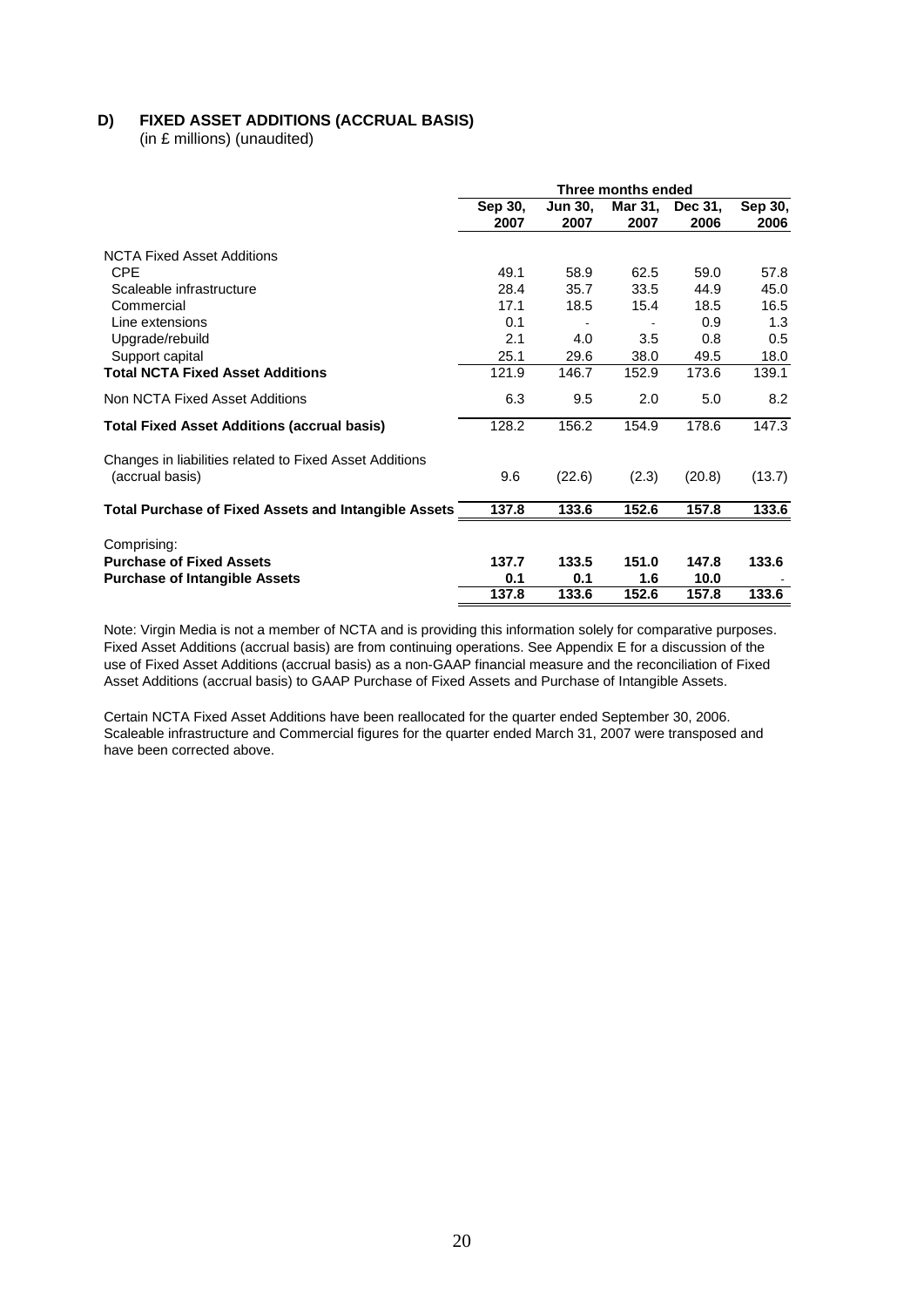# **E) USE OF NON-GAAP FINANCIAL MEASURES AND RECONCILIATIONS TO GAAP**

The presentation of this supplemental information is not meant to be considered in isolation or as a substitute for other measures of financial performance reported in accordance with GAAP. These non-GAAP financial measures reflect an additional way of viewing aspects of our operations that, when viewed with our GAAP results and the accompanying reconciliations to corresponding GAAP financial measures, provide a more complete understanding of factors and trends affecting our business. We encourage investors to review our financial statements and publicly-filed reports in their entirety and to not rely on any single financial measure.

### **(i) Operating income before depreciation, amortization and other charges (OCF)**

Operating income before depreciation, amortization and other charges, which we refer to as OCF or OCF (Total), is not a financial measure recognised under GAAP. OCF represents our earnings before interest, taxes, depreciation and amortization, other charges, share of income from equity investments, loss on extinguishment of debt, loss on derivative instruments and foreign currency transaction gains (losses). Our management, including our chief executive officer, who is our chief operating decision maker, considers OCF as an important indicator of our operational strength and performance. OCF excludes the impact of costs and expenses that do not directly affect our cash flows. Other charges, including restructuring charges, are also excluded from OCF as management believes they are not characteristic of our underlying business operations. OCF is most directly comparable to the GAAP financial measure operating income (loss). Some of the significant limitations associated with the use of OCF as compared to operating income (loss) are that OCF does not consider the amount of required reinvestment in depreciable fixed assets and ignores the impact on our results of operations of items that management believes are not characteristic of our underlying business operations.

We believe OCF is helpful for understanding our performance and assessing our prospects for the future, and that it provides useful supplemental information to investors. In particular, this non-GAAP financial measure reflects an additional way of viewing aspects of our operations that, when viewed with our GAAP results and the reconciliation to operating income (loss) shown below, provides a more complete understanding of factors and trends affecting our business. Because GAAP financial measures are not standardized, it may not be possible to compare OCF with other companies' GAAP financial measures that have the same or similar names.

| (in £ millions) (unaudited)                                                   |                 | Three months ended     |                   |                   |                   |  |  |
|-------------------------------------------------------------------------------|-----------------|------------------------|-------------------|-------------------|-------------------|--|--|
|                                                                               | Sep 30,<br>2007 | <b>Jun 30.</b><br>2007 | Mar 31.<br>2007   | Dec 31,<br>2006   | Sep 30,<br>2006   |  |  |
| Operating income before depreciation,<br>amortization and other charges (OCF) | 341.5           | 315.3                  | 305.7             | 313.0             | 317.8             |  |  |
| Reconciling items<br>Depreciation and amortization<br>Other income (charges)  | (303.7)<br>8.9  | (309.2)<br>(3.1)       | (309.4)<br>(11.6) | (288.2)<br>(15.6) | (296.5)<br>(30.9) |  |  |
| <b>Operating income (loss)</b>                                                | 46.7            | 3.0                    | (15.3)            | 9.2               | (9.6)             |  |  |

# **Reconciliation of operating income before depreciation, amortization and other charges (OCF) to GAAP operating income (loss)**